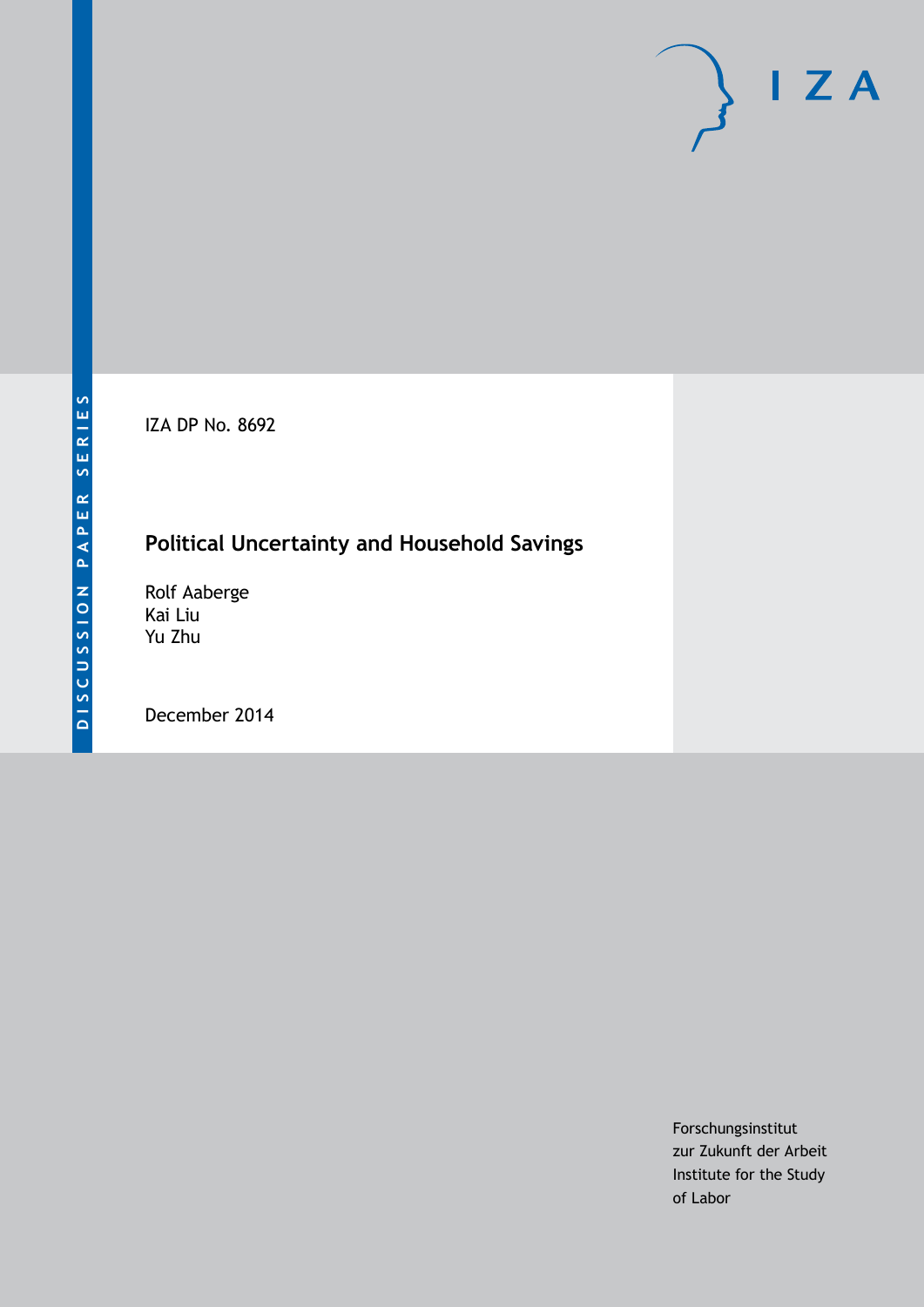# **Political Uncertainty and Household Savings**

### **Rolf Aaberge**

*Statistics Norway, ESOP, University of Oslo and IZA*

### **Kai Liu**

*Norwegian School of Economics and IZA*

### **Yu Zhu**

*University of Dundee*

Discussion Paper No. 8692 December 2014

IZA

P.O. Box 7240 53072 Bonn **Germany** 

Phone: +49-228-3894-0 Fax: +49-228-3894-180 E-mail: [iza@iza.org](mailto:iza@iza.org)

Any opinions expressed here are those of the author(s) and not those of IZA. Research published in this series may include views on policy, but the institute itself takes no institutional policy positions. The IZA research network is committed to the IZA Guiding Principles of Research Integrity.

The Institute for the Study of Labor (IZA) in Bonn is a local and virtual international research center and a place of communication between science, politics and business. IZA is an independent nonprofit organization supported by Deutsche Post Foundation. The center is associated with the University of Bonn and offers a stimulating research environment through its international network, workshops and conferences, data service, project support, research visits and doctoral program. IZA engages in (i) original and internationally competitive research in all fields of labor economics, (ii) development of policy concepts, and (iii) dissemination of research results and concepts to the interested public.

<span id="page-1-0"></span>IZA Discussion Papers often represent preliminary work and are circulated to encourage discussion. Citation of such a paper should account for its provisional character. A revised version may be available directly from the author.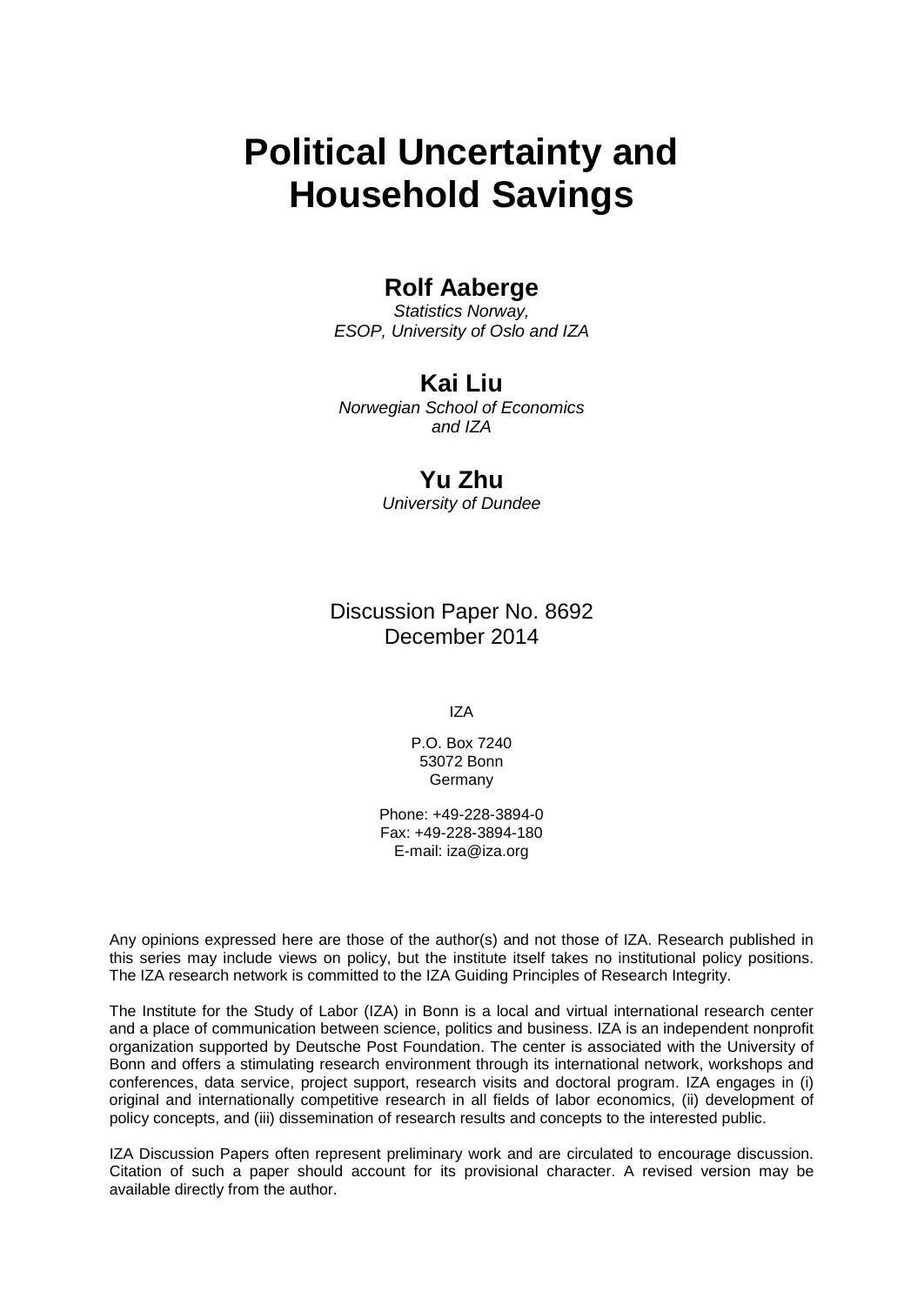IZA Discussion Paper No. 8692 December 2014

# **ABSTRACT**

# **Political Uncertainty and Household Savings[\\*](#page-1-0)**

Despite macroeconomic evidence pointing to a negative aggregate consumption response due to political uncertainty, few papers have used microeconomic panel data to analyze how households adjust their consumption after an uncertainty shock. We study household savings and expenditure adjustment from an unexpected, large-scale and rapidly evolving political shock that occurred largely in May 1989 in Beijing, China. Using monthly micro panel data, we present evidence that a surge in political uncertainty resulted in significant temporary increases in savings among urban households in China. Households responded mainly by reducing semi-durable expenditure and frequency of major durable adjustment. The uncertainty effect is more pronounced among older, wealthier, and more socially advantaged households. We interpret our findings using existing models of precautionary behavior. By focusing on time variation in uncertainty, our identification strategy avoids many of the potential problems in empirical studies of precautionary savings such as self-selection and life-cycle effects.

JEL Classification: D91, J3, E21

Keywords: China, household savings, political uncertainty

Corresponding author:

Kai Liu Norwegian School of Economics Department of Economics Helleveien 30 NO-5045 Bergen Norway E-mail: [kai.liu@nhh.no](mailto:kai.liu@nhh.no)

We thank Chris Carroll, Gernot Doppelhofer, Magne Mogstad, Eswar Prasad, and participants from several seminars for helpful comments and discussions. All remaining errors are ours.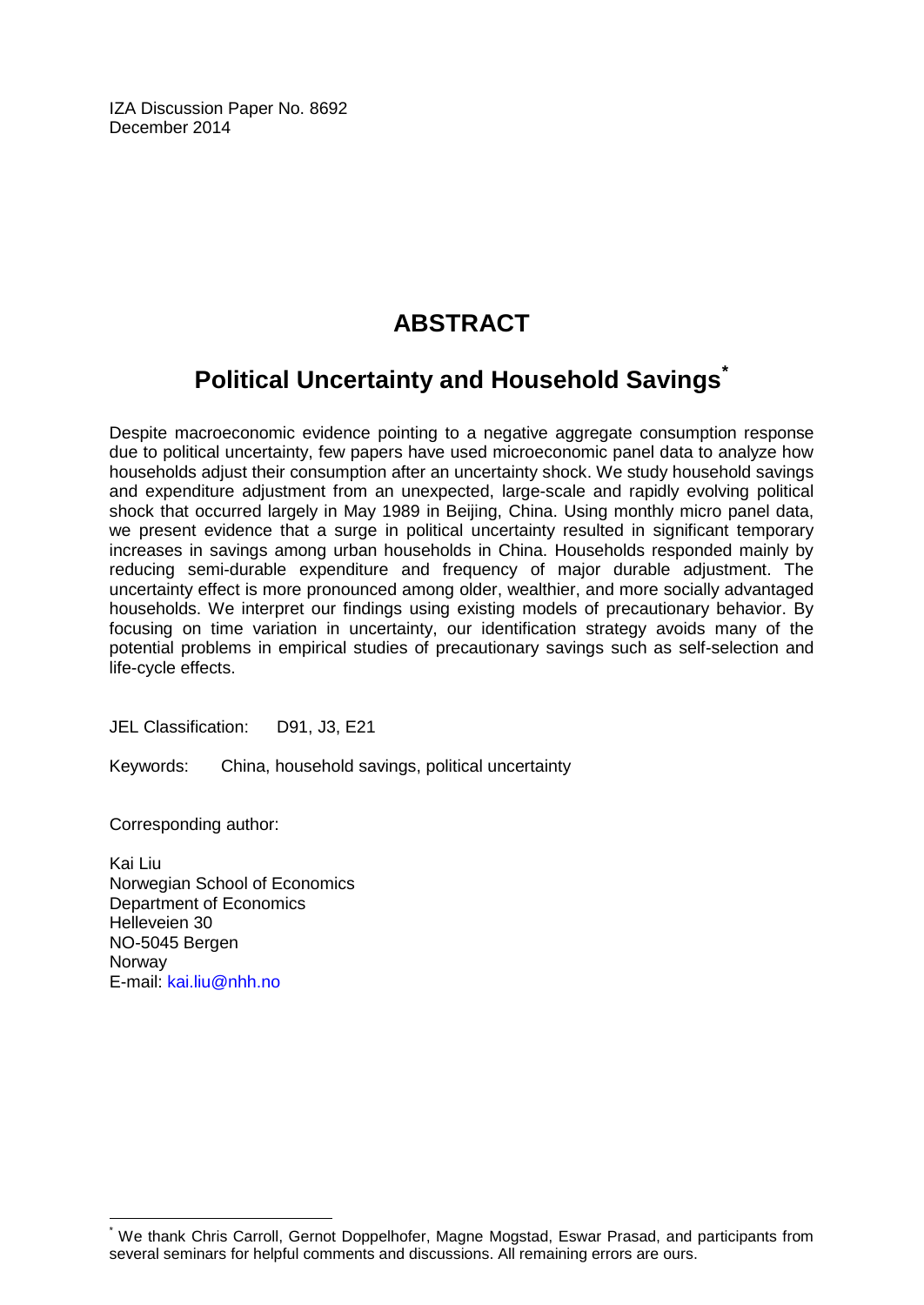#### **1. Introduction**

<u>.</u>

Major political events, such as the US presidential election in 2000, the 9/11 terrorist attack, and the more recent Arab Spring, can have profound impacts on household consumption. For example, retail sales in the United States dropped by over 2.5% in September 2001, the month when the terrorist attack took place. These political shocks are often accompanied by an increase in policy uncertainty, where a growing literature shows that uncertainty shocks can have substantial economic impacts. $<sup>1</sup>$  $<sup>1</sup>$  $<sup>1</sup>$ </sup>

Despite the macroeconomic evidence pointing to a negative aggregate consumption response due to political uncertainty, very few papers have used microeconomic panel data to analyze how households adjust their consumption after an uncertainty shock. A detailed household consumption panel data is essential to understand the channel through which households adjust their consumption and heterogeneity of the adjustments across different types of households. However, most microeconomic data of consumer expenditure are collected at low frequency and have a long recall period.<sup>[2](#page-3-1)</sup> Since uncertainty shocks are usually short-lived, initial impact on household consumption often differs from the impact on future consumption when households gradually adjust to a new steady state. Without high-frequency consumption panels at household level, it is difficult to identify the size of the initial impact of an uncertainty shock and the path of dynamic adjustments afterwards.

Our first contribution is to analyzing household consumption around a time of escalating political uncertainty, using household panel data collected at monthly frequency from China. We exploit an unexpected, large-scale and rapidly evolving political shock that occurred largely in May 1989 in Beijing, China. The event, also known as the Tian'anmen Square Movement, was triggered by the unexpected death of a former leader in mid-April 1989, culminated in May, and faded after the Chinese government took action on June 4 in the same year. The event resulted in a change in political leadership and is widely regarded to mark the end of a period of rapid reform in China.

<span id="page-3-0"></span> $1$  See Bloom (2013) for a review of this literature. Empirical evidence suggests that uncertainty shocks have negative effects on growth (Ramey and Ramey 1995), consumer spending (Romer 1990), and investment and hiring (Bloom, 2009).

<span id="page-3-1"></span><sup>&</sup>lt;sup>2</sup> The Consumer Expenditure Survey, the most commonly used household consumption data in the United States, reports quarterly expenditure from the interview sample. The interview sample follows survey households for a maximum of five quarters. The Panel Study of Income Dynamics collects data on food consumption based on the amount spent on food in an average week. Since interviews are usually conducted around March each year, it has been argued that people report their food expenditure for an average week around that period.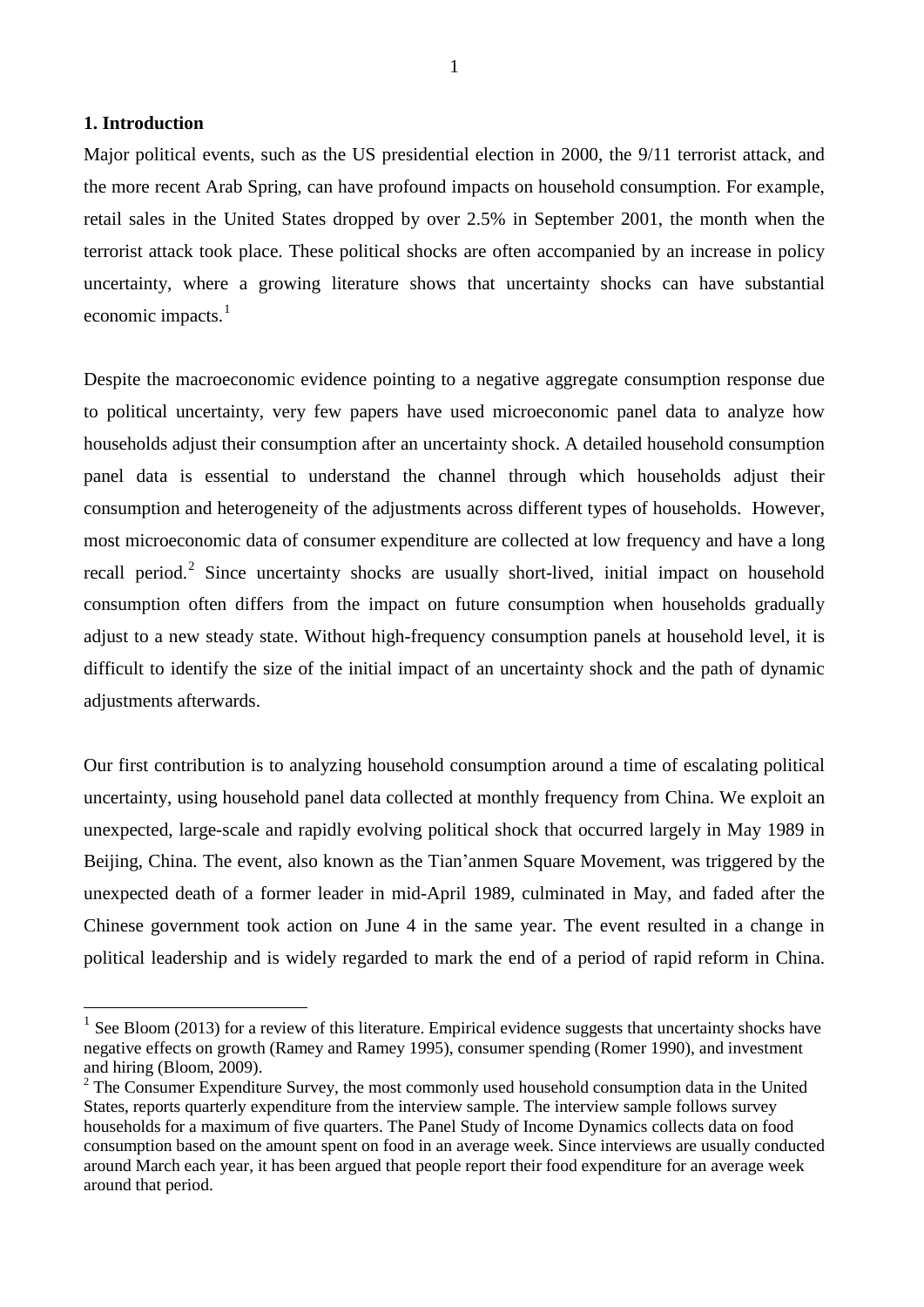Following Baker, Bloom and Davis (2012) and Bloom (2013), we present two descriptive measures showing increased policy uncertainty associated with the political event.

Our empirical analysis is conducted using monthly micro panel data from a sample of the Urban Household Survey in China. The monthly expenditure is based on detailed daily diary entries covering all types of household expenditures. Our empirical approach is simple: we compare the mean household savings in April, the month immediately before the rise in political uncertainty, and in May of 1989, when the uncertainty shock took place. Differences in savings between these months could still be due to seasonality of consumption and/or income. For the comparison group, we use data from April and May of 1990 to estimate the difference in outcomes and subtract it from the estimate of the effect obtained from the 1989 data (a difference-in-difference estimator). One main advantage of using household panel data is that we are able to document the heterogeneity in the effects of uncertainty shock for different types of households and for different types of consumer expenditure. The micro data also allows us to control for household composition and demographic changes that may contaminate our results.

After adjusting for seasonality, we find that the saving rate increases by 18 percentage points in the month of the uncertainty shock. The increase in savings was larger for households that had older heads, that were wealthier prior to the shock, and that were more socially advantaged. The results are robust to inclusion of a set of household characteristics and to using household balance sheets as an alternative definition of savings. We are able to rule out any shocks to household resources from the political uncertainty, as there is no evidence of changes in average household income or wealth. We also do not find any significant change in idiosyncratic income uncertainty identified from *realized* income streams--neither the variance of permanent shocks nor the variance of transitory shocks change before and after the shock. Interestingly, the increase in savings is entirely due to a sizable reduction in semi-durable consumption (i.e. clothing and footwear) and frequency of major durable adjustment. Non-durable consumption is not affected by the uncertainty shock. Our estimates survive a range of robustness and placebo tests. To the extent that pessimism is concerned with longer term prospects than those arising from short-term uncertainties, our estimates suggest that the effect is more likely due to changes in political uncertainty rather than pessimism per se.

We interpret our findings using existing models of precautionary behavior. Unlike many other uncertainty shocks (such as the Great Recession) which may also affect the balance sheet of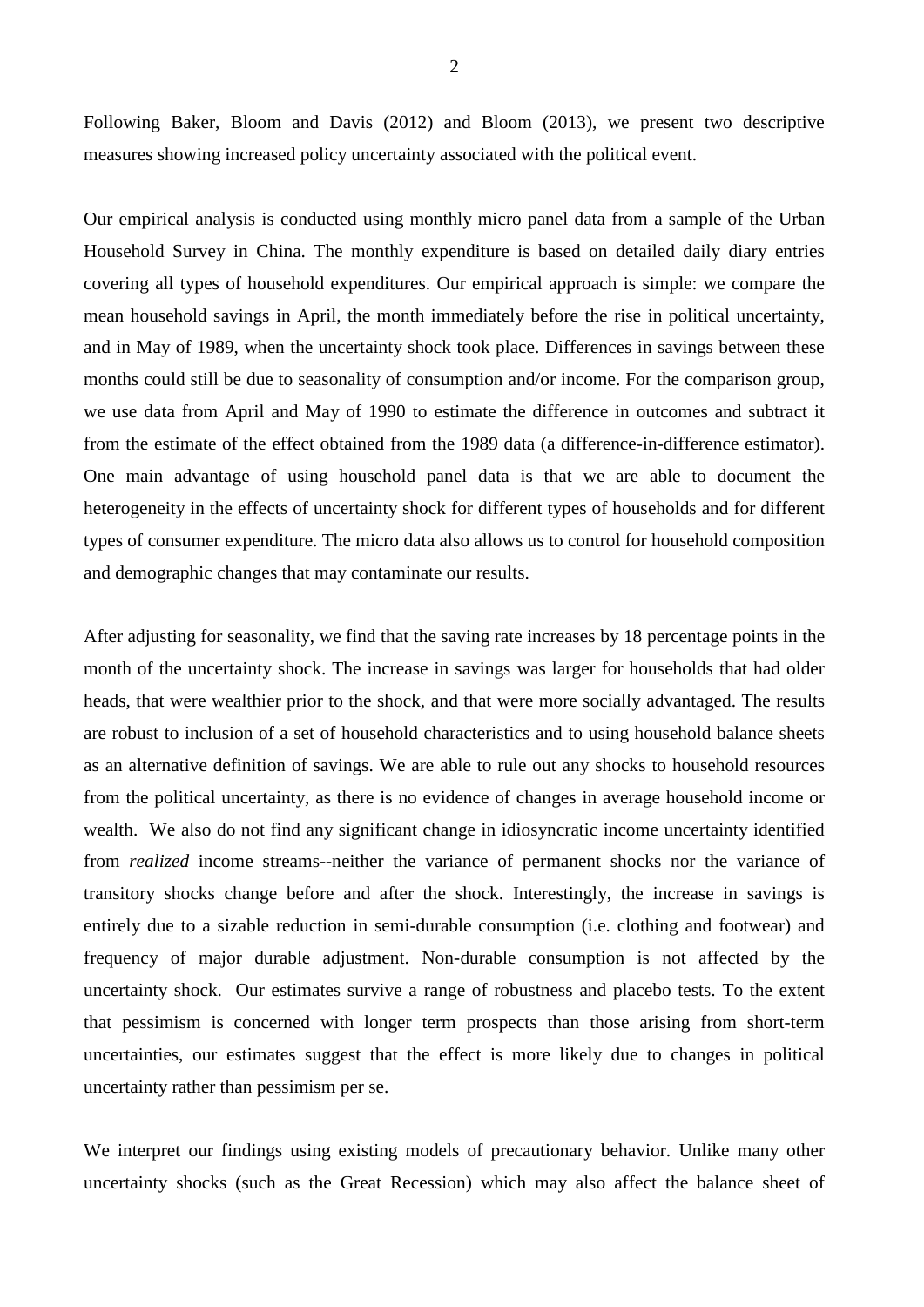households either directly (through a wealth or income shock) or indirectly (through a credit crunch), we show that the uncertainty shock we study has no direct or indirect impact on household balance sheets. Our estimates on household savings therefore provide new empirical evidence on the strength of the precautionary saving motive, where empirical estimates using microeconomic data have not yet converged.<sup>[3](#page-5-0)</sup> Existing empirical test on precautionary savings behavior almost all rely on cross-section differences in risk within the sample. The key identifying assumption is that the measure of risk must be exogenous; that is, it has to be uncorrelated with any other unobservables that might also determine consumer behavior.<sup>[4](#page-5-1)</sup> However, cross-sectional differences in risks may be correlated with unobservable (and likely heterogeneous) characteristics of the household, such as risk aversion and prudence, which would affect consumption choices directly. Fuchs-Schündeln and Schündeln (2005) show that correcting for self-selection into occupations decreases precautionary savings significantly. In addition, income risk may be correlated with lifecycle profiles of income and expected mean levels of income (Browning, Ejrnæs and Alvarez 2010). This means that the estimated correlation between risk and savings that is coined as the precautionary motive may be contaminated by the life-cycle motive of savings. Unlike previous papers that focused on cross-sectional variation in risk, our identification strategy exploits unanticipated time-variation in uncertainty, which is free from the potential biases caused by either self-selection or life-cycle motives.<sup>[5](#page-5-2)</sup> Our estimates point to strong evidence of precautionary savings that is consistent with a buffer-stock model of consumer behavior (Carroll 1997).

Our findings on the mechanism of expenditure adjustment are also in line with a small set of empirical studies of the effects of microeconomic uncertainty on adjustment decision of durable goods. Foote, Hurst and Leahy (2000) find that the frequency of adjustment in the CEX is negatively related to the imputed variance of household income obtained from regressions

<u>.</u>

<span id="page-5-0"></span><sup>&</sup>lt;sup>3</sup> Existing estimates range from close to zero precautionary savings (e.g. Skinner 1988, Guiso, Jappelli, and Terlizzese 1992, Dynan 1993) to significant precautionary savings accounting for substantial fraction of wealth accumulation (e.g. Carroll and Samwick, 1997, 1998, Fuchs-Schündeln and Schündeln 2005). Browning and Lusardi (1996) contains an excellent review of this literature.

<span id="page-5-1"></span><sup>&</sup>lt;sup>4</sup> The usual empirical test is to correlate consumption or savings with some measure of risk. Researchers have used cross-sectional variations either in realized income risk across occupations (Skinner 1988, Carroll and Samwick, 1997, 1998) or geographic regions (Carroll, Dynan and Krane, 2003) or in subjective risk expectations (Guiso, Jappelli, and Terlizzese 1992 and Lusardi 1997).

<span id="page-5-2"></span> $5$  Giavazzi and McMahon (2012) is the only recent paper we know of to study the effect of policy uncertainty on households' savings and labor supply responses. Using micro data from Germany, they explore the closely contested German general election during which there was uncertainty over unemployment and pension rules. The political uncertainty we study is likely to be more severe or extensive. In addition, our monthly household expenditure survey with detailed expenditure diaries allows us to study the channel through which total consumption is adjusted following uncertainty shock.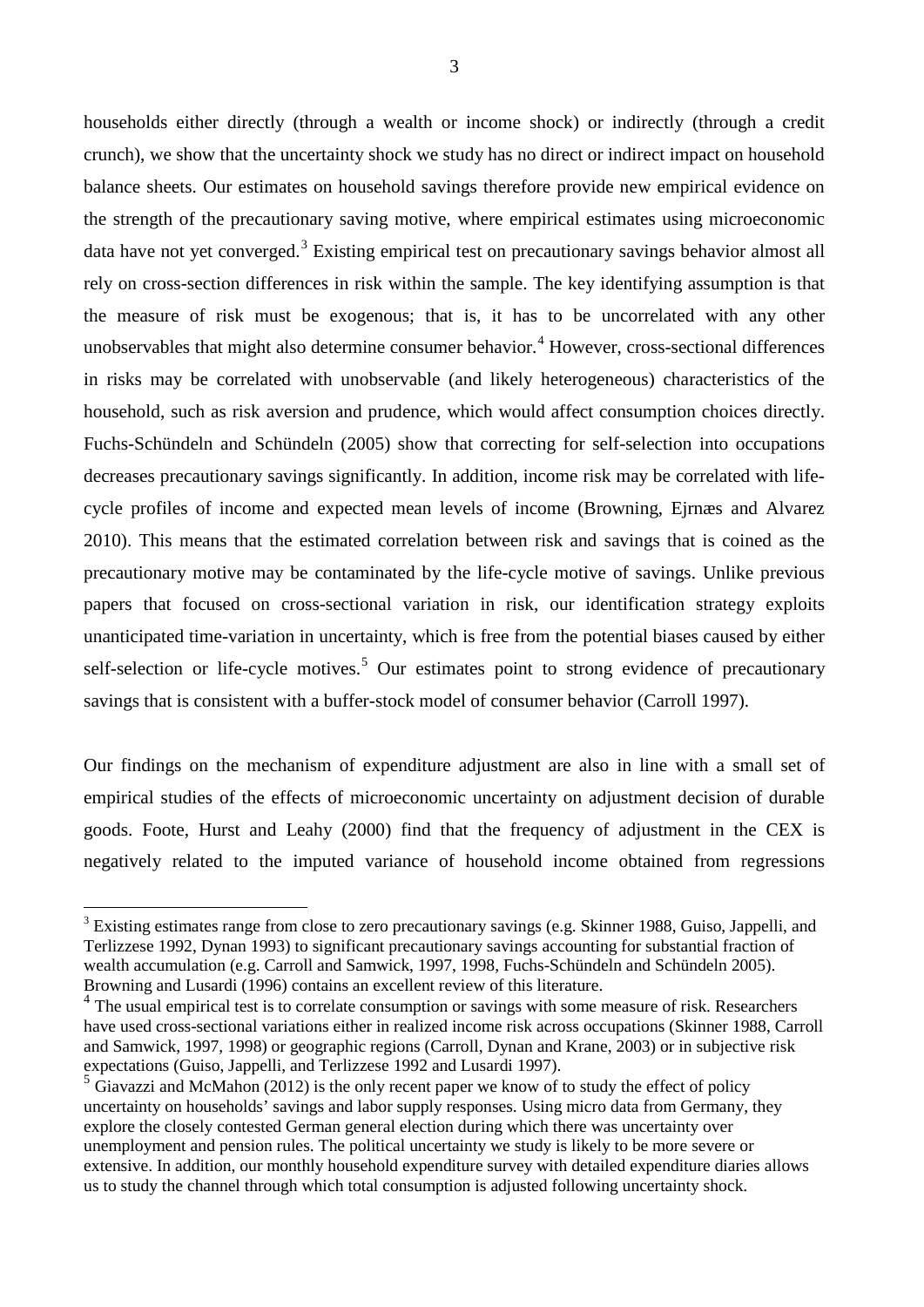estimated with PSID data, a proxy that may be contaminated by measurement error in income and by prediction errors due to the small information set available to the econometrician. Using subjective income uncertainty measures as instruments for consumption volatility, Bertola, Guiso and Pistaferri (2005) find that uncertainty leads to smaller adjustments of consumer durables at the extensive margin.<sup>[6](#page-6-0)</sup>

This paper is organized as follows: Section 2 provides theoretical predictions of a buffer-stock model in light of rising uncertainty. Section 3 describes the political events leading to the uncertainty shock and presents descriptive measures of uncertainty during the period. Section 4 describes the data and the sample in use, followed by our main empirical model and results presented in section 5. The final section concludes.

#### **2. Theoretical framework**

-

Theoretical models of buffer-stock saving predict that household consumption would drop when faced with an uncertainty shock (e.g. Zeldes 1989, Caballero 1990, Kimball 1990, Carroll 199[7](#page-6-1)).<sup>7</sup> In an infinite-horizon buffer-stock saving model, Carroll (1992) shows the dynamic adjustment to a *permanent* increase in unemployment risk taking place between years t and t+1. Suppose that, prior to year t, the consumer was at equilibrium levels of consumption, net wealth, and saving ratios. In year t+1, the first year under the higher unemployment risk regime, the buffer-stock model implies that consumption drops sharply and the saving rate rises. Net wealth therefore begins to increase. After the initial adjustment, consumption slowly *increases* and the saving rate steadily *declines* toward their long-run steady states. In the new steady state, the consumption ratio is slightly lower than before the shock, while the saving rate and the net wealth ratio are both higher.<sup>[8](#page-6-2)</sup>

<span id="page-6-0"></span> $<sup>6</sup>$  Also see Parker (1999) and Browning and Crossley (2009) on how households adjust durable and non-</sup> durable spending when faced with income shocks.

<span id="page-6-1"></span><sup>7</sup> Models of precautionary savings have focused on one specific type of uncertainty, namely labor income uncertainty. In our context, the political shock may also drive up uncertainty about returns on financial assets. Bank savings accounts are the only type of financial asset consumers invest in. With only one available financial asset, the implication of a rate of return uncertainty is the same as that of an increase in

<span id="page-6-2"></span> $8$  See Figure 6 in Carroll (1992). For implications of uncertainty of consumption over the life cycle, see Gourinchas and Parker (2002). Chamon, Liu and Prasad (2013) show that a sharp increase in income uncertainty in late 1990s, largely due to an increase in the variance in household income attributed to transitory idiosyncratic shocks, could account for two-thirds of the increase in China's urban household saving rate in the same period.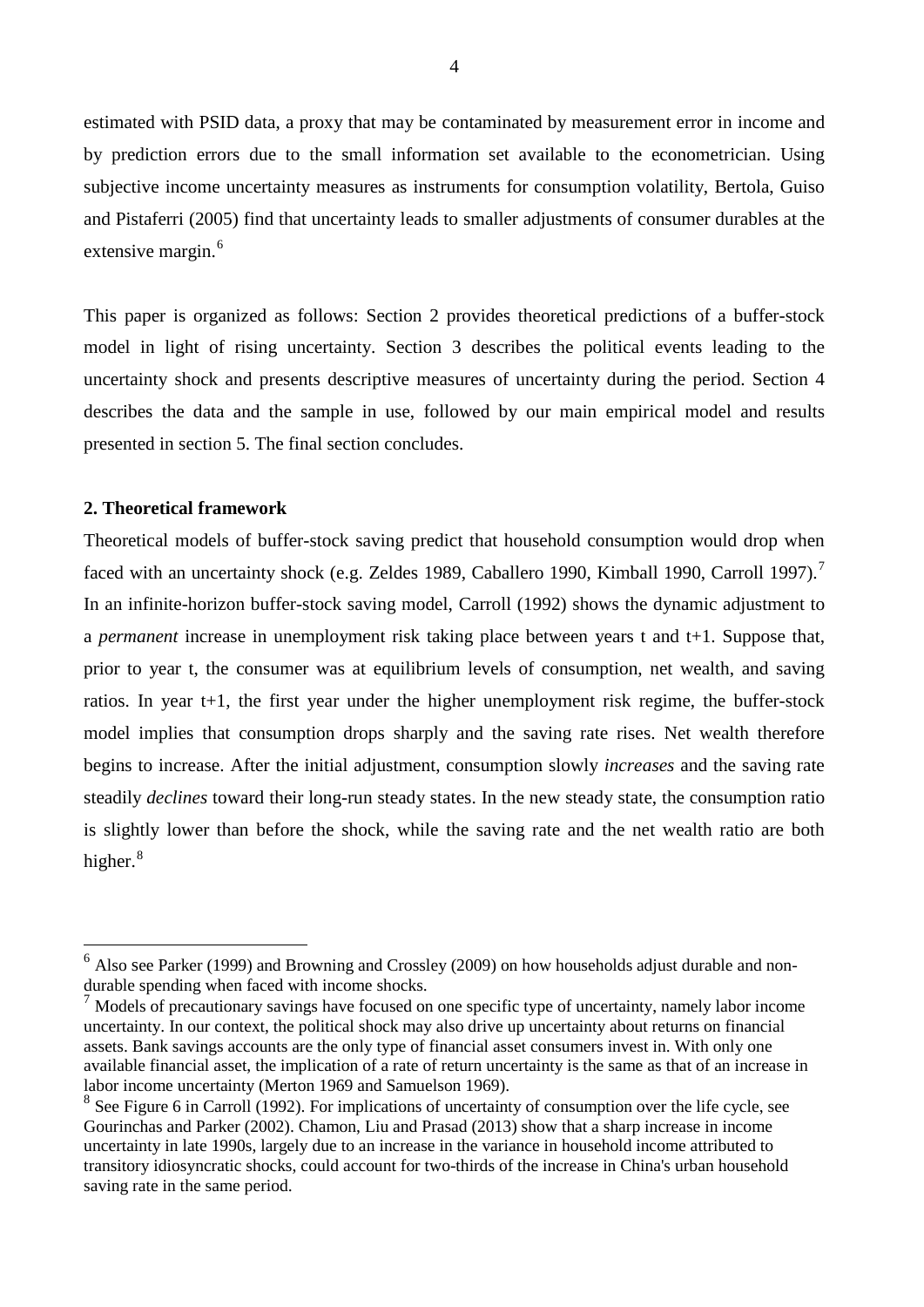The differences between initial adjustment of consumption and savings and future adjustment paths highlight the need for a high-frequency consumption panel in order to identify the extent of the precautionary saving motive. In the steady state of a buffer-stock saving model, average consumption will approximately equal average income regardless of the level of uncertainty that the consumers face (Carroll and Samwick 1997). If consumption data are collected at low frequency and consumers have already adjusted to the new steady state with the optimal amount of buffer-stock savings, there will be no apparent relation between current consumption or the current saving rate and the uncertainty of income. However, until the optimal buffer stock is achieved, there will be a relation between consumption and uncertainty: the consumer facing higher uncertainty will initially have to depress consumption more in order to build up a larger stock of wealth.

#### **3. The political uncertainty shock**

China's economic reforms started in 1978, after Deng Xiaoping came to power. The decollectivization of the agricultural sector was a huge success, leading to a 6.6 percent annual growth of the sector during the period 1979–1985. However, the reform in urban China starting in 1984 was characterized by cycles of overheating and austerity. Figure 1 shows the annual real GDP growth rate. The Chinese economy has gone through three cycles, with peaks in 1985, 1988 and 1992. Each cycle began with periods of rapid growth, accompanied by accelerating inflation, and followed by prolonged contractions during which the growth rate and inflation declined in tandem (see for example Fan et.al 1996, Brandt and Zhu 2000).

Despite facing an urban inflation rate of 9.1% for 1987 as a whole, the central government announced plans for a comprehensive price reform in June 1988. The justification given for such a price reform was that "long pain is no better than short pain" and that market prices should be put in place at once (Zhao 1999). The price reform immediately resulted in unprecedented pressure on inflation and in panic buying, as documented in Aaberge and Zhu (2001). The government had to make a policy U-turn within three months to stabilize the economy, thus leading to increased unemployment and public discontent. Zhao Ziyang, who oversaw the urban reform as the Premier until becoming Secretary General of the Communist Party in November 1987 (acting since January 1987 following Hu Yaobang's resignation), was blamed for the mismanagement of the price reform and was forced to grant economic authority to the central planners (see Ji (1991)).

The Tian'anmen Movement is widely regarded to mark the end of a period of rapid reform in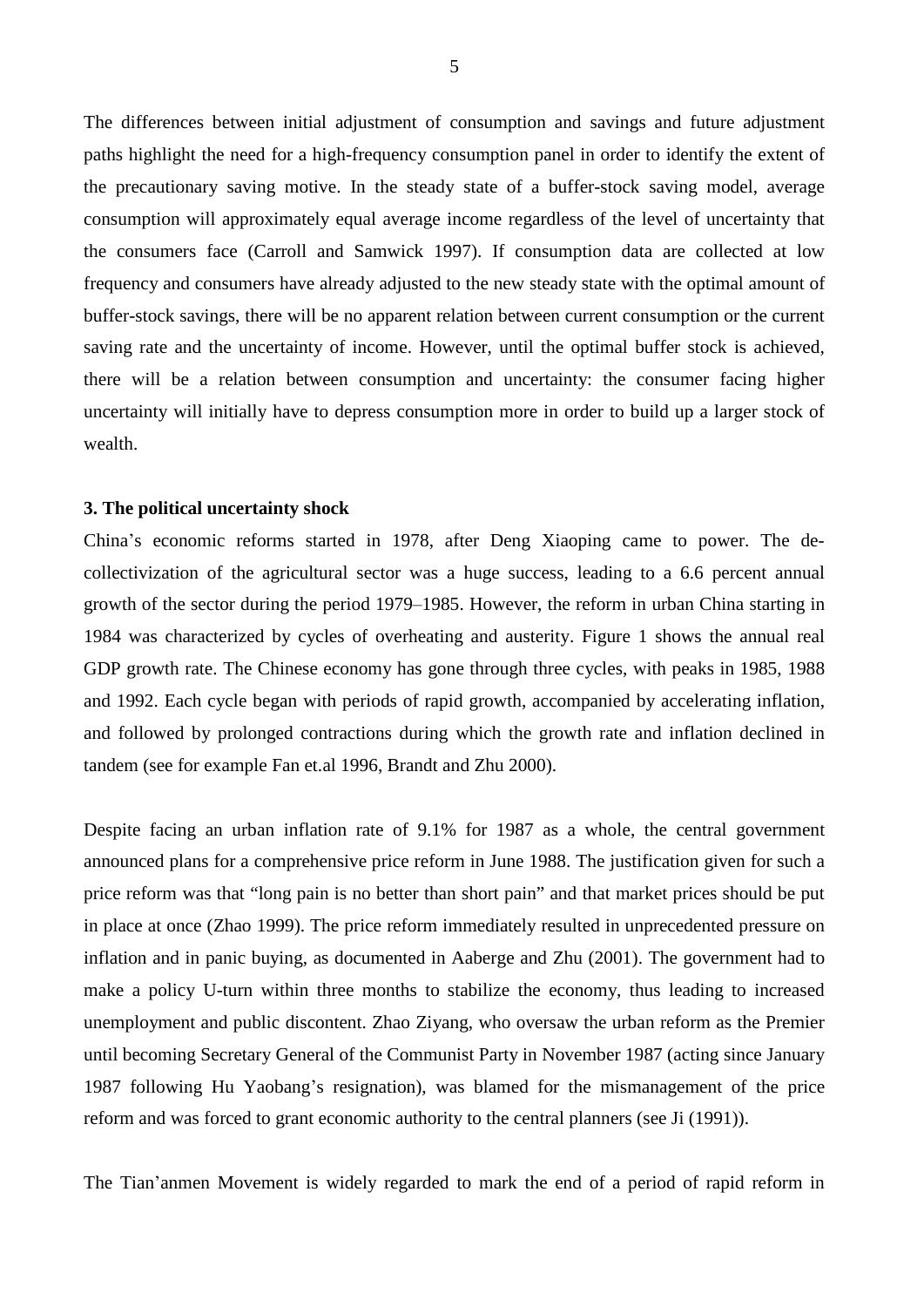China. From then until Deng's visit to southern China in 1992, policies shifted back to the views that had prevailed ten years before: central planning should be the focus, and the market should take on a subordinate role. Next, we first describe the development of the Tian'anmen Movement in detail and then provide empirical evidence of a significant increase in policy uncertainty during the period of the Movement.

#### 3.1. The timeline of the Tian'anmen Square Movement

The Tian'anmen Square Movement began in 1989 as a spontaneous expression of public mourning for Hu Yaobang, the former Secretary General who had died from a heart attack. However, it quickly evolved into nationwide protests supporting political reform and demanding an end to corruption in the Communist Party. The timeline of the developments is as follows:<sup>[9](#page-8-0)</sup>

- April 15, 1989 (the trigger): The sudden death of Hu Yaobang, who suffered from a heart attack a week earlier during a politburo meeting. Hu was forced to resign as the Chinese Communist Party's Secretary General in January 1987 for being too lenient with the widespread student protests that occurred at the end of 1986.
- April 18‒22: Students gathered in Tian'anmen Square to mourn Hu's death prior to and during Hu's memorial service on April 22 in the Great Hall of the People, calling for more freedom and democracy. However, their petition of demands and request for a meeting with Li Peng, the Premier, were rejected.
- April 26: (the turning point): The People's Daily's front-page editorial defined the student movement as an anti-party revolt that had to be resolutely opposed. The editorial enraged the student protesters, who fought for it to be retracted.
- April 27–May 19: The student protests escalated, and a hunger strike began on May 13, ahead of the historical visit by Mikhail Gorbachev for the first Sino-Soviet summit in 30 years. The General Secretary of the Communist Party, Zhao Ziyang, ordered the state news media to cover the student demonstrations with unprecedented openness and made several attempts to open up channels for direct dialog between the students and the government.
- May 20–June 2: Martial law was declared in several districts in Beijing on May 20 after Zhao Ziyang, who was accused of sympathizing with the students, was sidelined by hardliners. However, the troops' advancement towards the city center was blocked by over a million workers and citizens.

<u>.</u>

<span id="page-8-0"></span> $9$  Main source: BBC (the timeline): http://news.bbc.co.uk/2/hi/asia-pacific/8057148.stm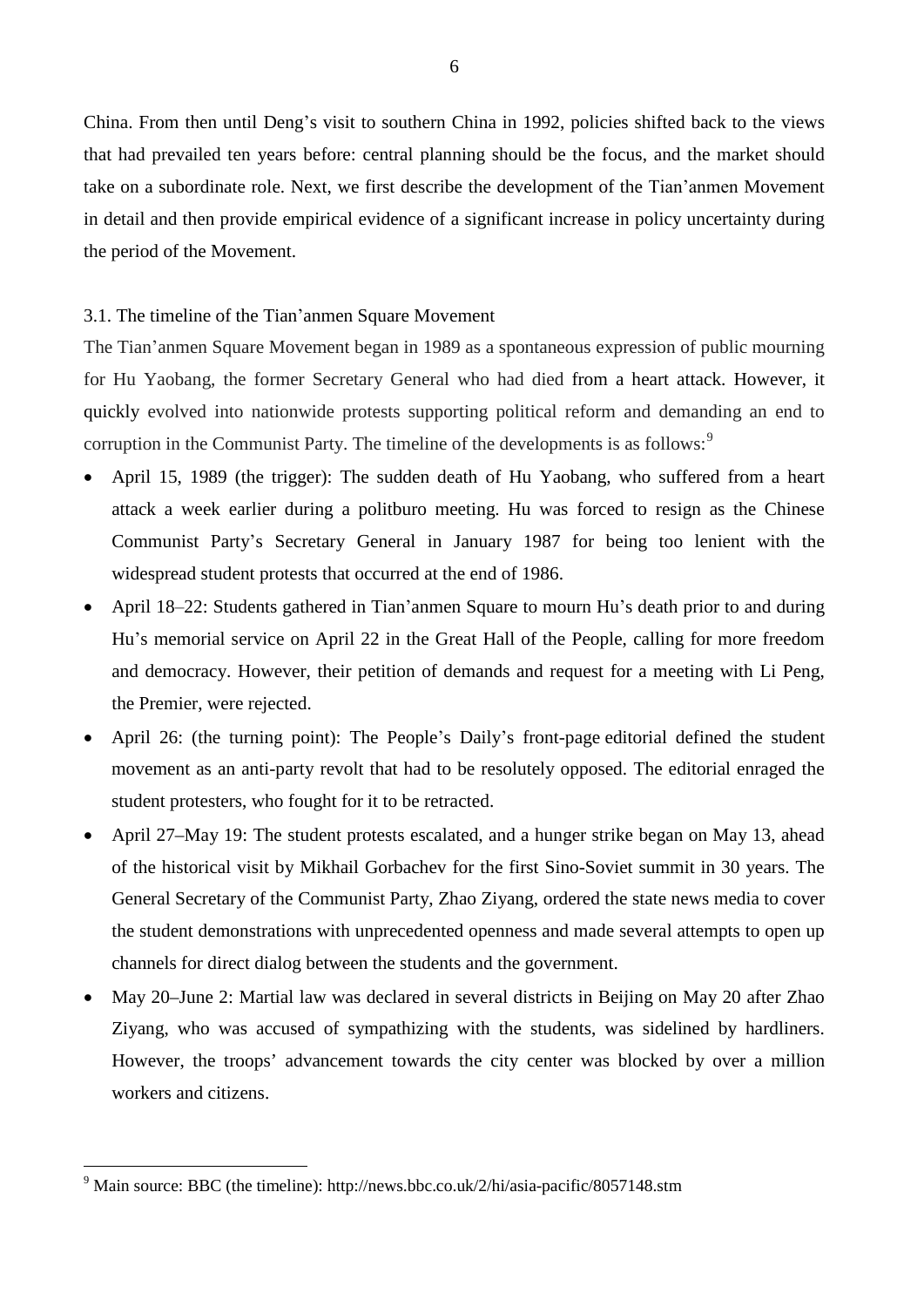- June 3–4: Troops were ordered to put down the "counter-revolutionary riot" by force. Live ammunition was fired as the army tried to break through the barricades, with estimates of civilian casualties ranging from hundreds to thousands. Beijing was under the full control of the army by June 4.
- June 5–9: Protests continued in other cities in mainland China, including Chengdu, the provincial capital of Sichuan, for several days. However, on June 9, the first public appearance and speech in months by Deng Xiaoping, China's de facto leader, signaled the restoration of order and full control over the situation. Martial law in certain areas of Beijing was not lifted until January 10, 1990.

The movement in Beijing also spread to other cities throughout China. In the province where our household sample was collected, pro-democracy demonstrators had been camping out peacefully in Chengdu (the capital of Sichuan province) for several weeks in a scaled-down version of the Tian'anmen protest (Los Angeles Times, June 17, 1989). The security forces in Chengdu undertook two major actions against the demonstrators, one on the night of Sunday 4 June, the other on the following night of Monday 5 June (The New York Times, June 23, 1989).

#### 3.2. Evidence of uncertainty shock

<u>.</u>

We provide two measures of the evolution of uncertainty during this period, following the work of Baker, Bloom and Davis (2012). The first measure is the media mention of the word "uncertainty". We count the frequency of articles containing the words "China" and "uncertainty" or "uncertain" from three major news sources in Western media, The New York Times, The Financial Times, and The Economist, between February 1 and September 1, 1989. Figure 2 shows the frequency of newspaper articles by month. There is a dramatic increase in the number of articles relating to uncertainty in China from the beginning of May until early June, corresponding to the period of rapid development of the Movement. Thereafter, the numbers decrease and, by August of the same year, return to the same level as in early 1989.

Our second measure is that of stock market volatility around that time. China did not have a stock market in 1989, so we turn to the Hang Seng Index in Hong Kong (a colonial territory of the UK at that time), which is closely connected to China.<sup>[10](#page-9-0)</sup> Figure 3 shows the daily Hang Seng Index from

<span id="page-9-0"></span> $10$  The preferred measure of volatility is the market's expectation of volatility over the next 30 days based on option prices, since political uncertainty is priced in the options market in ways predicted by the theory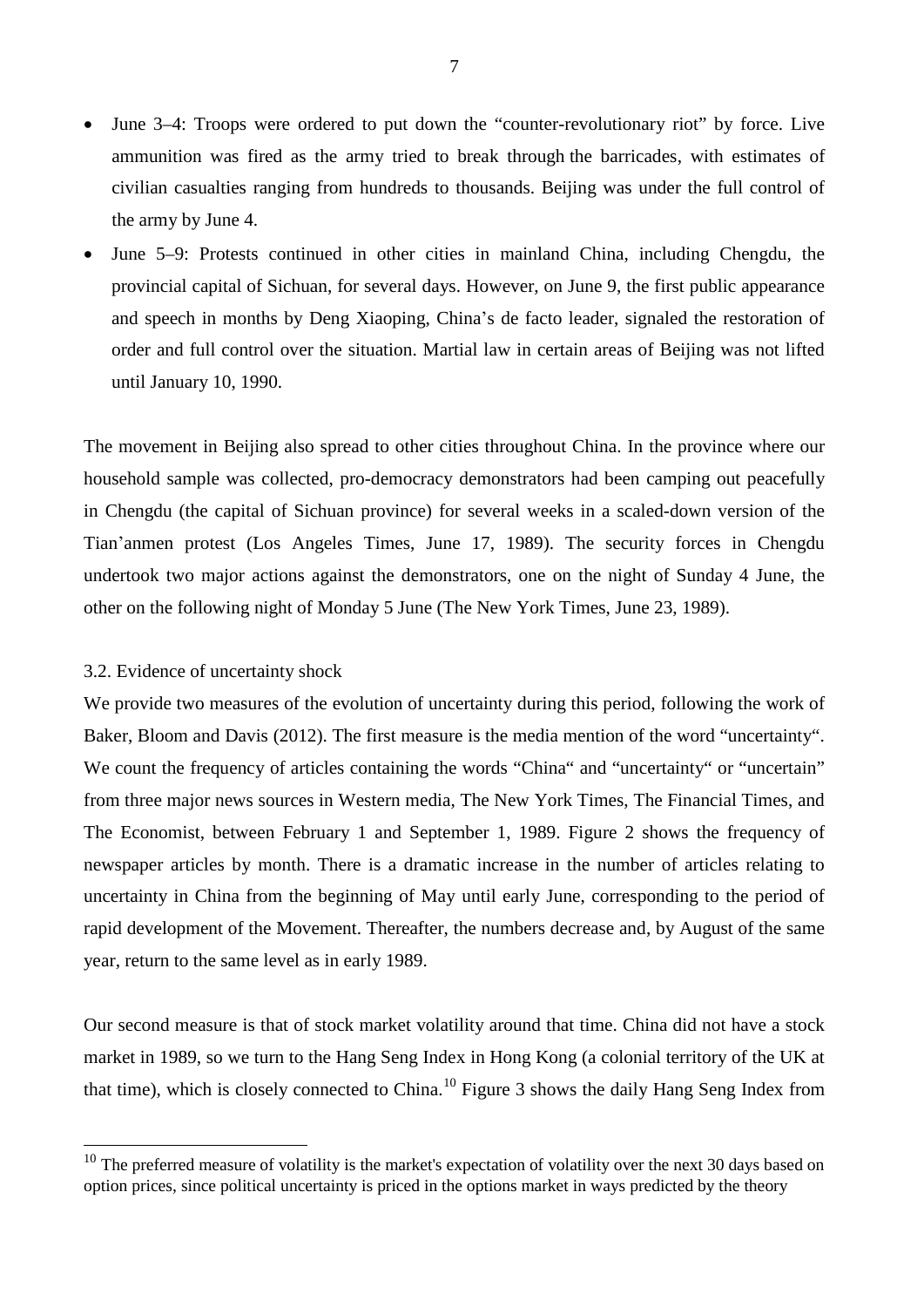the beginning of April until the end of June. There were large fluctuations in May and the beginning of June 1989. Each fluctuation corresponds to good or bad news related to Tian'anmen Square. The declaration of martial law resulted in large losses in the index, whereas stock markets reacted positively a day later to a halt in the military crackdown by over a million workers in Beijing. The largest drop took place on June 5, the first Monday following the crackdown, when the Index dropped by more than 20%. The public speech given by de facto leader Deng Xiaoping on June 9, which sent a strong signal of restoration of order and full control of the Communist Party, put an end to a period of strong volatility in the market.

The large and frequent fluctuation of the Hang Seng Index led to significant increase in stock market volatility during the period of the Movement. The standard deviation of daily closing prices from May 1 to June 12 (including the first trading day after Deng's speech) was 382, i.e. six times greater than the standard deviation of daily closing prices in April and in the rest of June (at 53.95 and 54.02, respectively).

#### **4. The data**

<u>.</u>

#### 4.1. Urban Household Survey (UHS)

The annual nationwide Urban Household Survey of China (UHS) is a comprehensive household survey based on complete annual accounts of incomes and outlays of a large number of nonagricultural households. These are supplemented by additional information about family structure, employment, dwelling, ownership of durable goods, etc. for each household.

The data used in this paper is a four-year rotational monthly panel of 270 households in Sichuan province for the time period  $1988-1991$ .<sup>[11](#page-10-0)</sup> Due to the rotational design of the panel (explained below), each household is observed for [12](#page-10-1), 24 or 36 months.<sup>12</sup>

<sup>(</sup>Kelly, Pastor and Veronesi 2014). However, option trading in Hong Kong did not start until 1995 (Hong Kong Securities Market 1999).

<span id="page-10-0"></span> $11$  To the best of our knowledge, this is the only monthly panel of UHS that has ever been made available to researchers (Aaberge and Zhu, 2001). Typically researchers have to rely on the annual samples from a certain number of provinces.

<span id="page-10-1"></span> $12$  Sichuan is a mountainous province situated in the south-west of China. The provincial capital, Chengdu, is approximately 1,505 kilometers (935 miles) from Beijing. Sichuan was the largest province in China in terms of population, with 109 million inhabitants at the end of 1991. However, the degree of urbanization is relatively low. The number of non-agricultural residents in urban areas covered by the UHS totaled 7.9 million, or 7.4% of the provincial population in 1988. In 1991, when adjusted for its huge population, its per capita GDP was only 1180 yuan, or 67.7 percent of the national average, ranking only 24th among all 30 provinces, municipalities, and autonomous regions.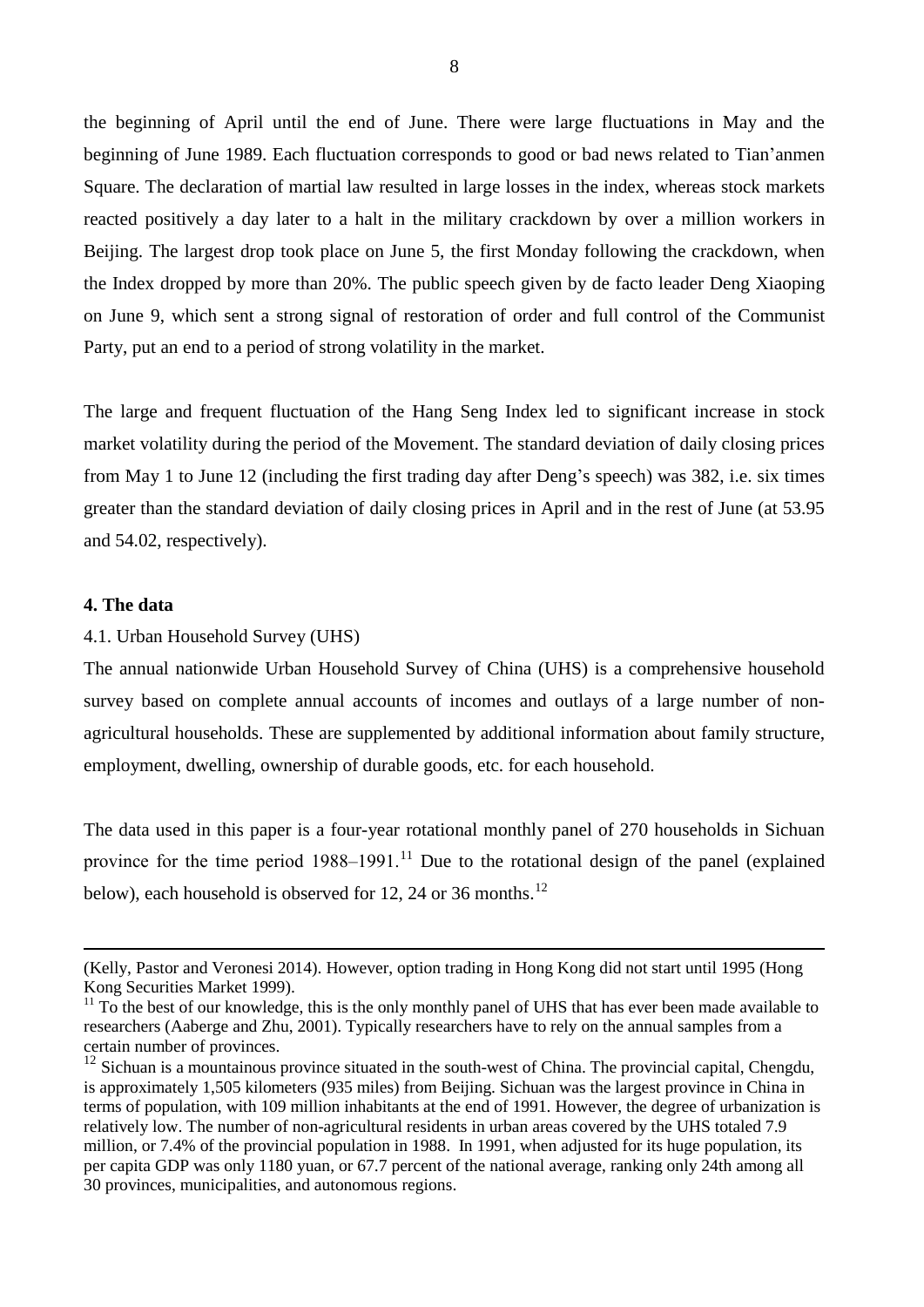The UHS can be described as a multi-stage stratified systematic sampling, with a large one-time sample serving as the basis for annual sampling. Since 1988, the sample has rotated by changing one third each year. Each household member earning an income is required to keep a diary of his/her cash income and non-consumptive expenditure. One diary for the whole household is required for consumptive expenditure. These diaries are collected regularly by enumerators for monthly aggregation.<sup>[13](#page-11-0)</sup> Each enumerator must visit each of the 20 households under his/her supervision at least twice a month. Unlike most expenditure surveys conducted in developed countries,  $^{14}$  $^{14}$  $^{14}$  this approach of monthly reporting of all expenditure in the UHS yields highfrequency consumption and income series measured with high precision. This feature is vital to the success of our empirical strategy.

#### 4.2. Definitions of income, consumption, and saving

Total household income can be decomposed into labor income, property income, transfer income, and special income,  $^{15}$  $^{15}$  $^{15}$  accounting for 69.3%, 0.5%, 26.1%, and 4.1% of the total respectively in our pooled sample. Almost 80% of property income can be accounted for by interest income, with the rest coming from dividends and rents. This implies that the most important saving vehicle is savings accounts, consistent with under-development of the credit market in China at the time.<sup>[16](#page-11-3)</sup> There is no evidence of any significant change in the composition of real total household income over the sample period.

We disaggregate total household expenditure into three categories by durability of expenditures. Our empirical analysis is performed on each category of expenditure, as well as total household consumption. Non-durable consumption is defined as expenditure on food, medicine and medical supplies, housing and building repairs, health and medical services, and education (school fees). Semi-durables include clothing and footwear. Major durables comprise furniture, mechanical and

-

<span id="page-11-0"></span> $13$  When the respondent suffers from poor literacy or in the case of households with a single person who is elderly, sick or disabled, the enumerator is responsible for the diary records.

<span id="page-11-1"></span><sup>&</sup>lt;sup>14</sup> For instance, the Consumer Expenditure Survey for the United States and the Family Expenditure Survey (FES) for the UK collect detailed household expenditure information based on two consecutive weekly diary records, supplemented with information about regular payments.

<span id="page-11-2"></span><sup>&</sup>lt;sup>15</sup> Labor income includes base wage, floating wage, contract income, bonuses and subsidies, and other wage income from state or collectively owned units, income from self-employment, as well as income from reemployment by retired persons. Property income includes interest, dividends, and rents. Transfer income includes income from dependents, retirement income, price subsidies, and other transfer income. Special income refers to income from gifts, lodgers, survey subsidies, and property sales. <sup>16</sup> China's first stock exchange only began trading in December 1990.

<span id="page-11-3"></span>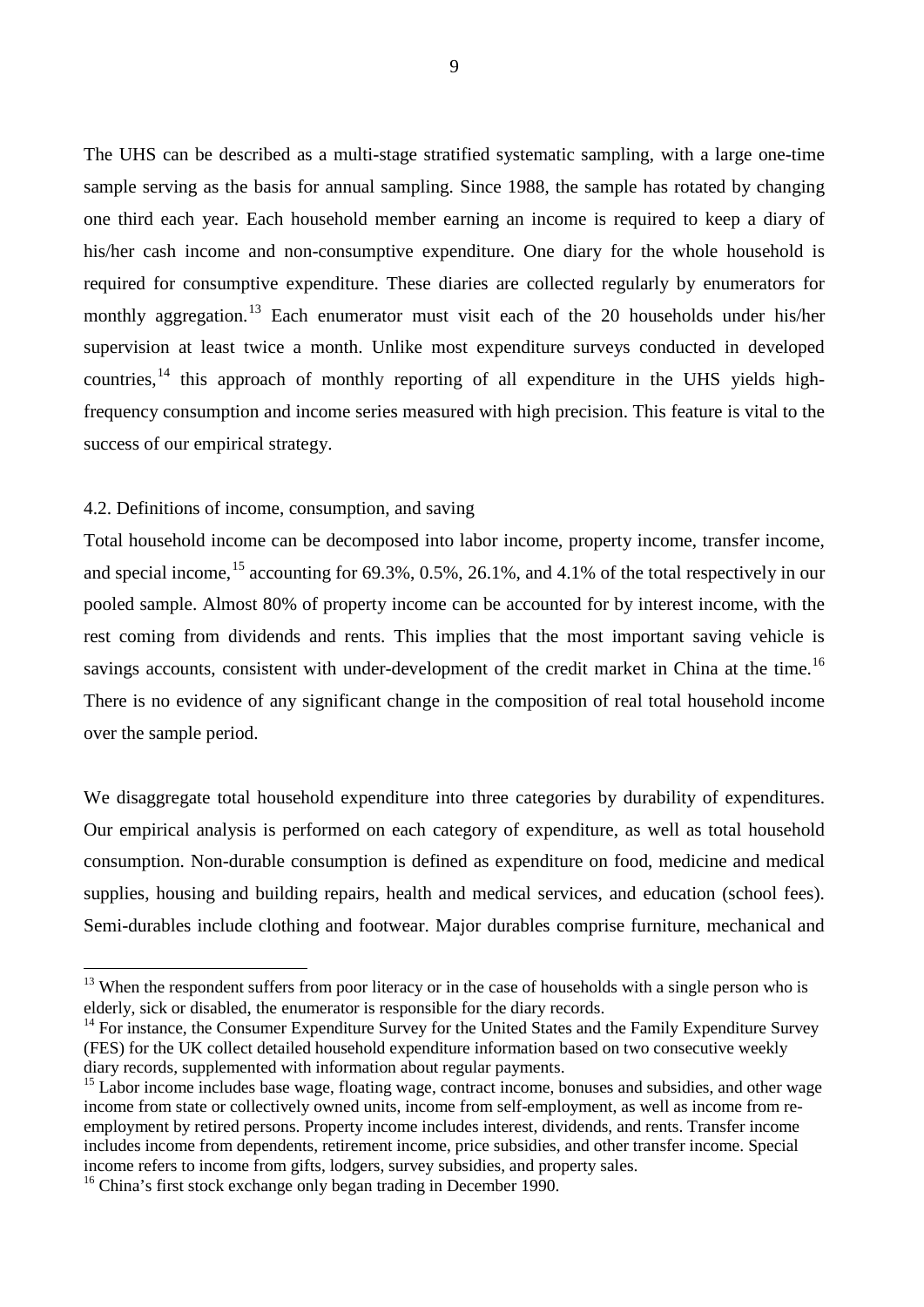electric goods for cultural and recreational activities, and mechanical and electric goods for daily use. Note that, in the period we study, the housing market was not developed and the majority of the urban households lived in rental housing that was publicly subsidized.

There is no direct measure of savings in the UHS. We define savings as the difference between monthly real total income and monthly real total consumptive expenditure at household level. Following Chamon and Prasad (2010), we do not deduct non-consumptive expenditure (loan interest, personal income tax and other taxes, maintenance/alimony, insurance cover, etc.) from savings. Furthermore, we use an alternative measure of savings based on the household's balance sheet. This alternative measure, which is labeled "changes in financial wealth", is defined as the net changes from the beginning to the end of the month in the stock of financial asset holdings and spot cash. In the absence of non-consumptive expenditure and errors in diary recordings, these two measures should be identical.

Table 1 presents summary statistics of monthly household income, household consumptive expenditure, household size, and saving rate, by year. All monetary figures have been converted into January 1988 constant prices, using monthly CPI series.<sup>[17](#page-12-0)</sup> The average household income is 328 yuan per month, with 71% coming from labor income. The mean monthly household consumptive expenditure is 296 yuan, 73% of which was spent on non-durables, 14% on semidurables (that is, clothing and footwear) and 13% on major durables. By definition, the purchase of major durables is infrequent, with only 13.5% of households making positive purchases in any given month.

The mean real total household income in 1988 was only marginally higher than the mean real total consumptive expenditure, thus resulting in a saving rate of only 2.9%. This can largely be explained by consumers' switching from financial savings to purchases of durables after the outbreak of hyperinflation of around 20% p.a. in 1988 (see Aaberge and Zhu 2001).<sup>[18](#page-12-1)</sup> The saving

<u>.</u>

<span id="page-12-0"></span><sup>&</sup>lt;sup>17</sup> Monthly and quarterly inflation data for China are available from OECD Statistics. However, prior to 1993, only changes with respect to the same period in the previous year are available. We used an index at quarterly level from an appendix of Feltenstein and Ha (1991) to impute monthly inflation figures. This allowed us to convert all monetary figures into January 1988 constant prices.

<span id="page-12-1"></span> $18$  The real interest rate for savings in 1988 was around -10% p.a. There was state monopoly of the banking system at the time, with uniform interest rates set by the People's Bank of China for each maturity term of deposits. Nevertheless, the People's Bank of China was forced to change the interest rates several times in order to discourage substantial withdrawals of deposits. For instance, the one-year demand deposit rate was increased from 7.2% to 8.64% on September 1, 1988, and then again to 11.34% on February 1, 1989 as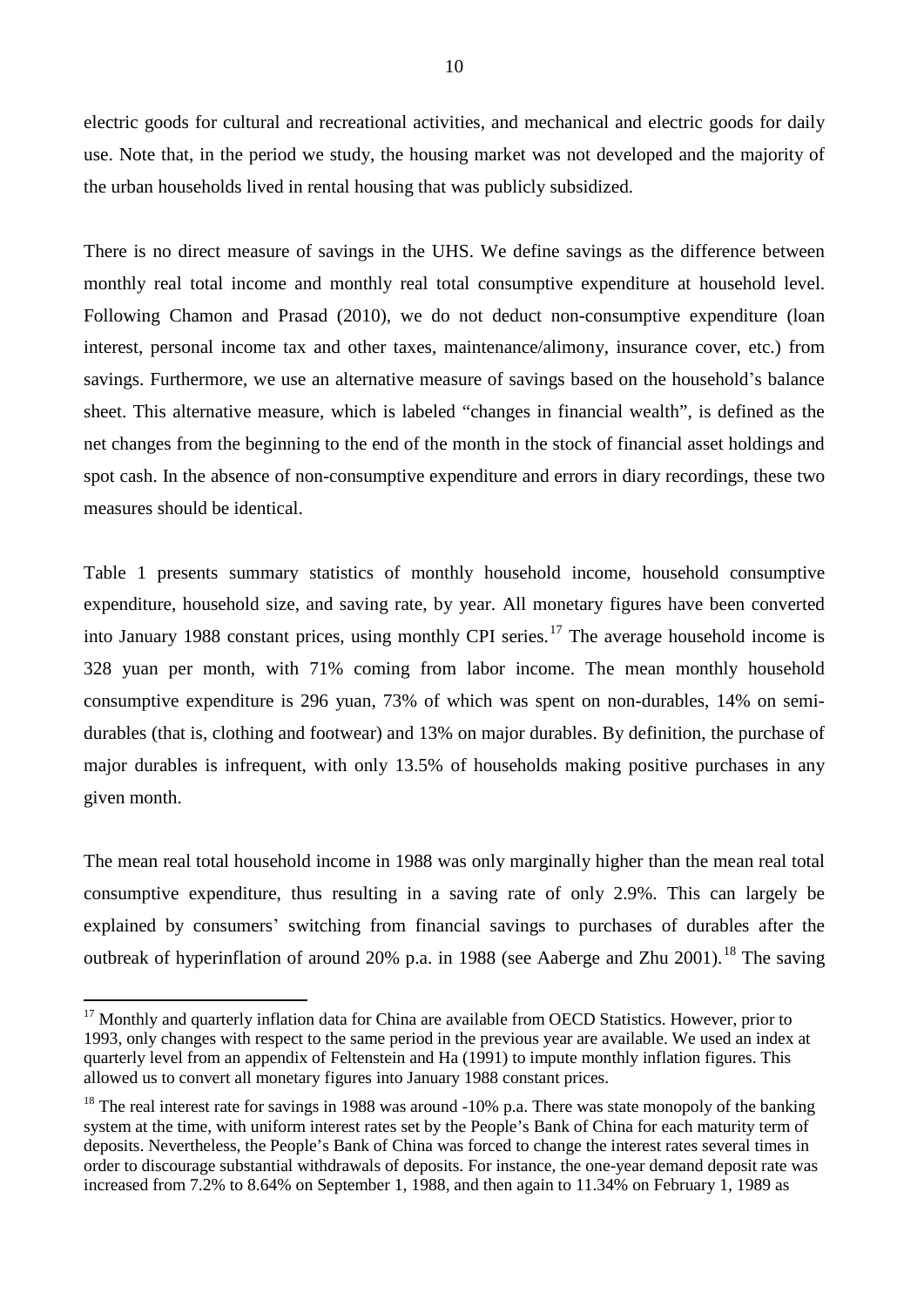rate increased significantly to 11.3% in 1989 and to 11.1% in 1990, whereas real incomes remained more or less stagnant. When real income increased by 13.7% in 1991, there was a further increase in the saving rate, to  $13.0\%$ <sup>[19](#page-13-0)</sup>. This pattern is consistent with the aggregate urban household saving rates reported in Yang, Zhang and Zhou (2011), derived from the UHS data for six provinces and municipalities including Sichuan.

Figure 4 shows monthly means of total expenditure and household income (both in real values) for 1989 and 1990. There is clear pattern of seasonality in both income and consumption: consumption and income are at their highest at the beginning of the year, particularly in the month of the Chinese Lunar New Year, which can fall between late January and mid-February.<sup>[20](#page-13-1)</sup> For our purpose, it is more important to focus on trends in consumption and income in the months between April and May. From the top panel, it appears that the trends in real income between those months are similar when comparing year 1989 with year 1990. The political uncertainty in Beijing at the time was not an income shock to households in Sichuan province. Despite the similarity in the trends in income, total expenditure trends differ: consumption in May 1989 declines while consumption in May 1990 rises. Our empirical strategy (described below) essentially exploits this distinctively downward trend in total expenditure from April to May of 1989.

#### **5. Empirical results**

-

The main empirical model we use is a difference-in-difference (DID) estimator:

 $y = constant + \pi_1 \times May + \pi_2 \times 1989 + \pi_3 \times May \times 1989$  (1)

where *y* is the outcome of interest for a given household (such as savings), *May* is a dummy equal to one if the calendar month is May, *1989* is a dummy equal to one if the calendar year is 1989, and  $May \times 1989$  is an interaction term between dummy variable  $May$  and dummy variable 1989. In our baseline specification, the treatment group is year 1989, the control group is year 1990, and

inflation peaked. As the inflation rate gradually decreased, it dropped to 10.08% on April 15, 1990, then to 8.64% on August 21, 1990, and finally to 7.56% on April 21, 1991.

<span id="page-13-0"></span> $19$  The alternative measure of saving rate defined by household balance sheet shows a very similar trend, although it has a slightly lower mean.

<span id="page-13-1"></span><sup>&</sup>lt;sup>20</sup> The Chinese New Year was on February 6 in 1989 and on January 27 in 1990. The timing difference could explain the differential changes in consumption and income (from January to February) between 1989 and 1990. The increase in consumption between August and September can be partly explained by expenditure on school fees since the school year starts in September.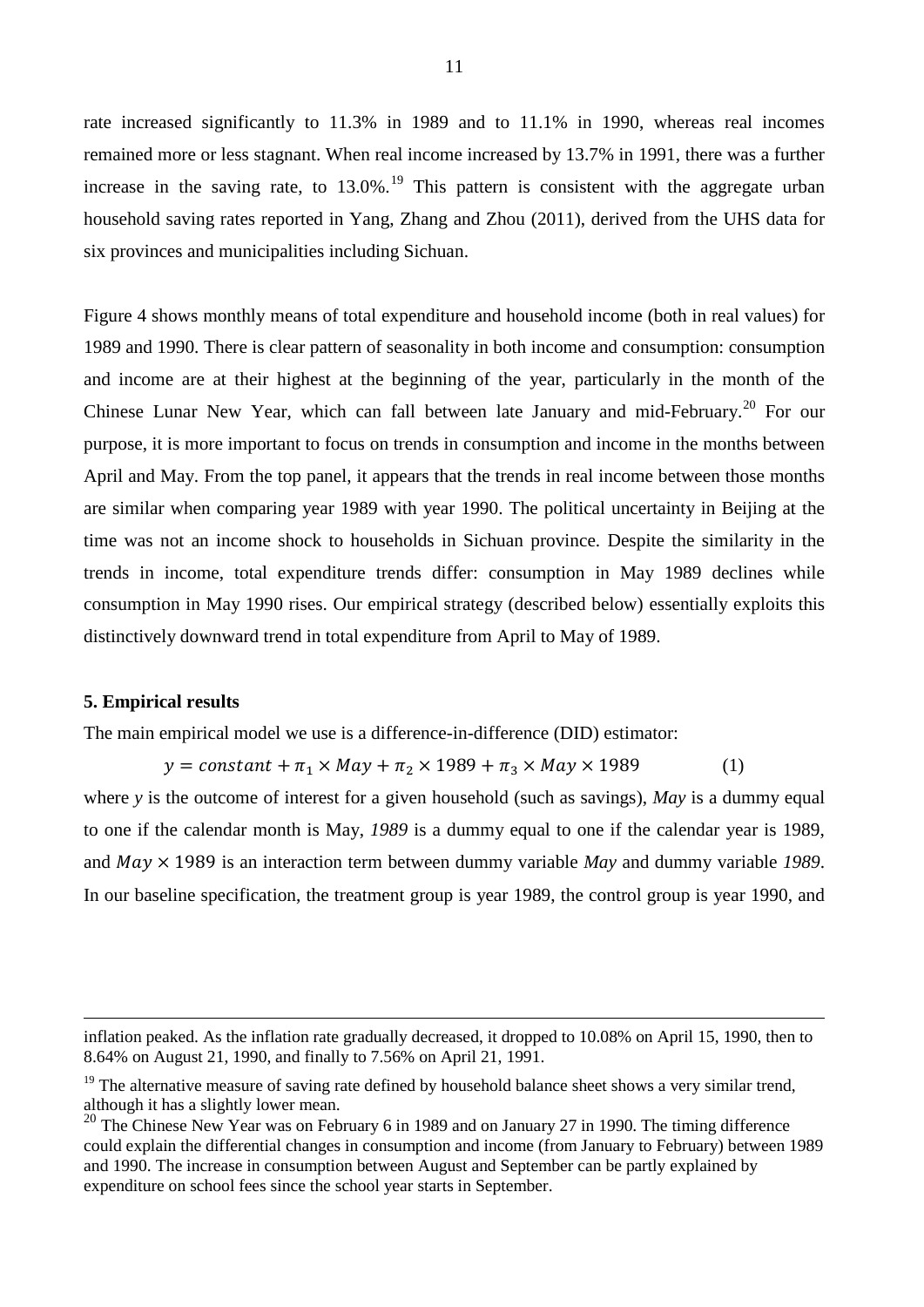the pre- and post-treatment periods are April and May, respectively.<sup>[21](#page-14-0)</sup> The constant term identifies the mean level of *y* in the control group in the absence of treatment (April of 1990).  $\pi_1$  captures seasonality in the outcome between May and April in the control group (which is year 1990).  $\pi_2$ estimates the mean level difference between the treated group and the control group in the absence of treatment (such as macroeconomic growth between the two years).  $\pi_3$  identifies the treatment effect. We include a set of household characteristics in the regression to control for any potential compositional changes which may be correlated with the treatment.<sup>[22](#page-14-1)</sup>

Under this specification, any differences in the level of outcome variable between 1989 and 1990 are absorbed by the coefficient  $\pi_2$ . Therefore, the model allows for any differences in the macro economy between 1989 and 1990 (such as GDP, real interest rate, etc.) which may affect the average level of *y* (as long as they do not affect the changes in the outcome of interest between April and May). Macroeconomic conditions in years 1989 and 1990 are quite similar (for example, real GNP growth is about 5% in both years) and we find no major policy changes that would influence consumption behavior between April and May in 1990. As a robustness check, we also experimented using both year 1990 and year 1991 as the control group to capture seasonal changes in the outcome of interest between April and May. The estimates are qualitatively similar (see discussion in the section dealing with robustness checks).

#### 5.1. Main results

-

Table 2 presents the DID estimates for total expenditure, total non-durable expenditure, and total semi-durable expenditure, controlling for key household characteristics such as household (HH) size, female head of household, and a quadratic in the age of the head of household. In order to focus on the extensive margin of the major durable expenditures, we use a dummy for spending at least 25% of household income in any month on major durables as the dependent variable in the last column. Column 1 shows that the shock to political uncertainty led to a significant drop in total household expenditure by around 46 yuan, which is equivalent to a 17% decrease relative to the mean total expenditure of 273 yuan for 1989 as a whole. The effect is statistically significant at the 10% level.

<span id="page-14-0"></span> $21$  Year 1988 was the peak year in the second business cycle in the post-reform era, with hyperinflation and panic buying of consumer durables (see Aaberge and Zhu 2001). In addition, there was a comprehensive price reform implemented in June 1988. For these reasons, we did not use 1988 as the control year.<br><sup>22</sup> Our results are robust to controlling for additional characteristics of the head such as marital status,

<span id="page-14-1"></span>occupation, industry, education and ownership of working unit. Our findings remain unchanged even if we completely drop the set of household characteristics from the regression.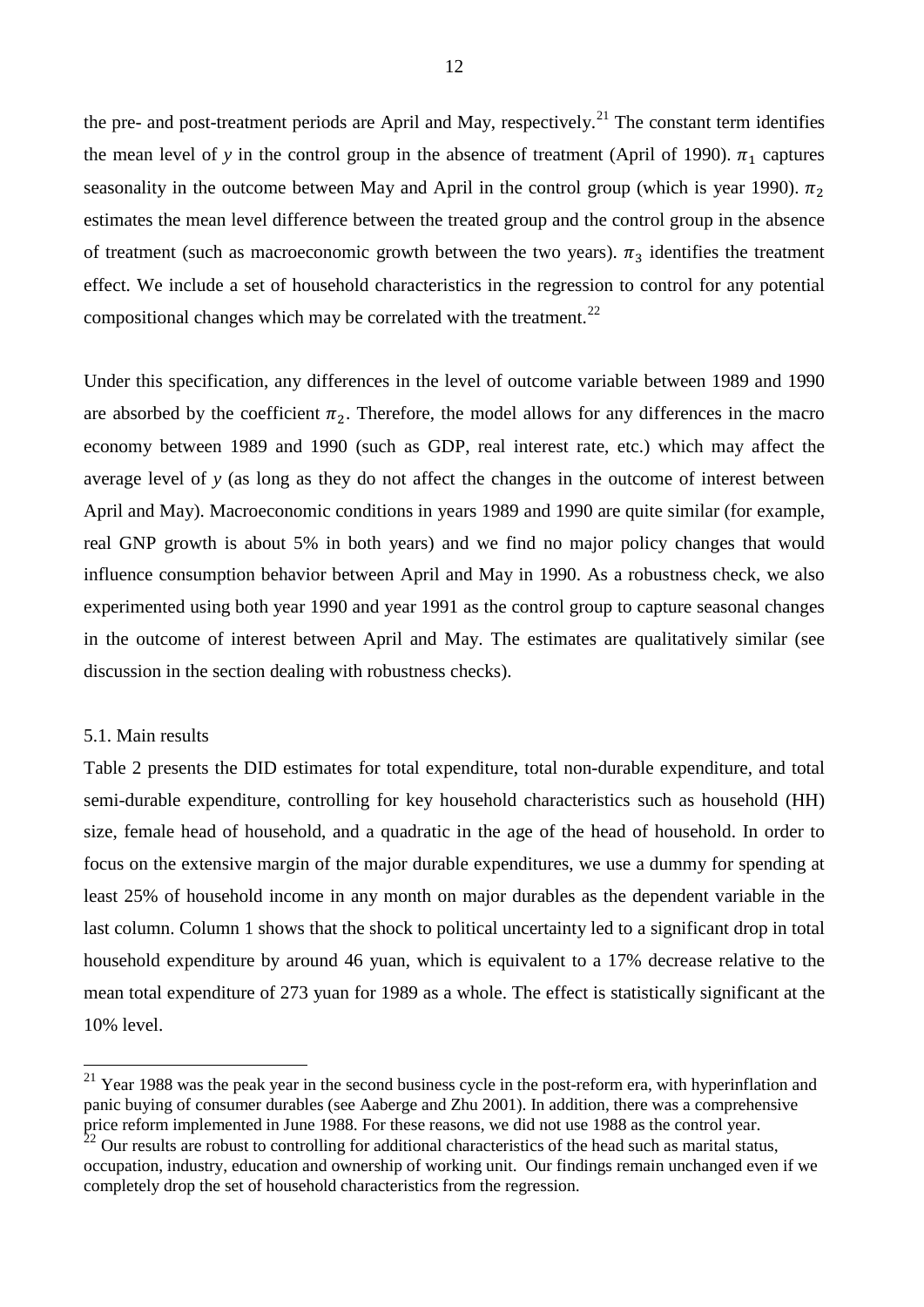In the remaining columns, we disaggregate total consumption into three categories by the durability of the expenditure. Column 2 shows that there is no evidence of a treatment effect on non-durables. Columns 3 and 4 present the effect of the treatment on semi-durable consumptive expenditure as well as on the incidence of making major durable purchases. It is clear that while there is no significant treatment effect on non-durables, expenditure on semi-durables comprising clothing and footwear shows a statistically significant  $(p<0.01)$  drop as a result of the political uncertainty (Column 3). The 14.8 yuan decrease represents a 36% reduction of the mean monthly expenditure on clothing and footwear. Column 4 shows that political uncertainty resulted in large decreases in spending on major durables: the probability of making a durable goods purchase decreased by 6.3%, accounting for almost 50% of durable goods purchases at mean level in 1989.

Table 3 focuses on the treatment effect on total household income as well as on its two components, labor income and non-labor income. Looking across the first row, we can see that the point estimates are invariably small and statistically insignificant at any conventional level. We therefore conclude that there is no evidence of any effect of the treatment on total household income or on any of its components. In particular, the small and insignificant estimate on labor income suggests that household labor supply was not affected by the uncertainty shock. We also exploited the panel feature of our data to estimate idiosyncratic household income uncertainty by month. Interestingly, there is no evidence that political uncertainty shock in our context translates into household income uncertainty identified using realized income streams.[23](#page-15-0)

Since consumption is adjusted downwards whereas income is not affected, we would expect additional savings due to the uncertainty shock. Turning to the effect of the treatment on saving rates in Table 4, we find that, for savings defined by either the household budget constraint or the household balance sheet, the uncertainty shock results in around 18 percentage point increases in saving rates. The increases are significant at the 5% levels. The stock market volatility from May

<u>.</u>

<span id="page-15-0"></span> $^{23}$  Following Meghir and Pisfaferri (2004), we first regress log of household income on year-month dummies, dummies for household size and a quadratic in the age of the head. We take the predicted residual log income from this regression  $(r_t)$  and identify the variance of permanent shocks in year-month t by  $E(\Delta r_t(\Delta r_t + \Delta r_{t-1} + \Delta r_{t+1}))$  where  $\Delta r_t$  is change in predicted residual between year-month t and yearmonth t-1. The variance of transitory shocks (assuming i.i.d for simplicity) in year-month t is identified by  $-E(\Delta r_t \Delta r_{t+1})$ . The variances of permanent shocks in April and May of 1989 are 0.010(0.012) and 0.002(0.005), respectively (block-bootstrapped standard errors in brackets). The variances of transitory shocks in April and May of 1989 are  $0.026(0.006)$  and  $0.018(0.006)$ , respectively. Neither difference in permanent shocks nor transitory shocks is significant at conventional level.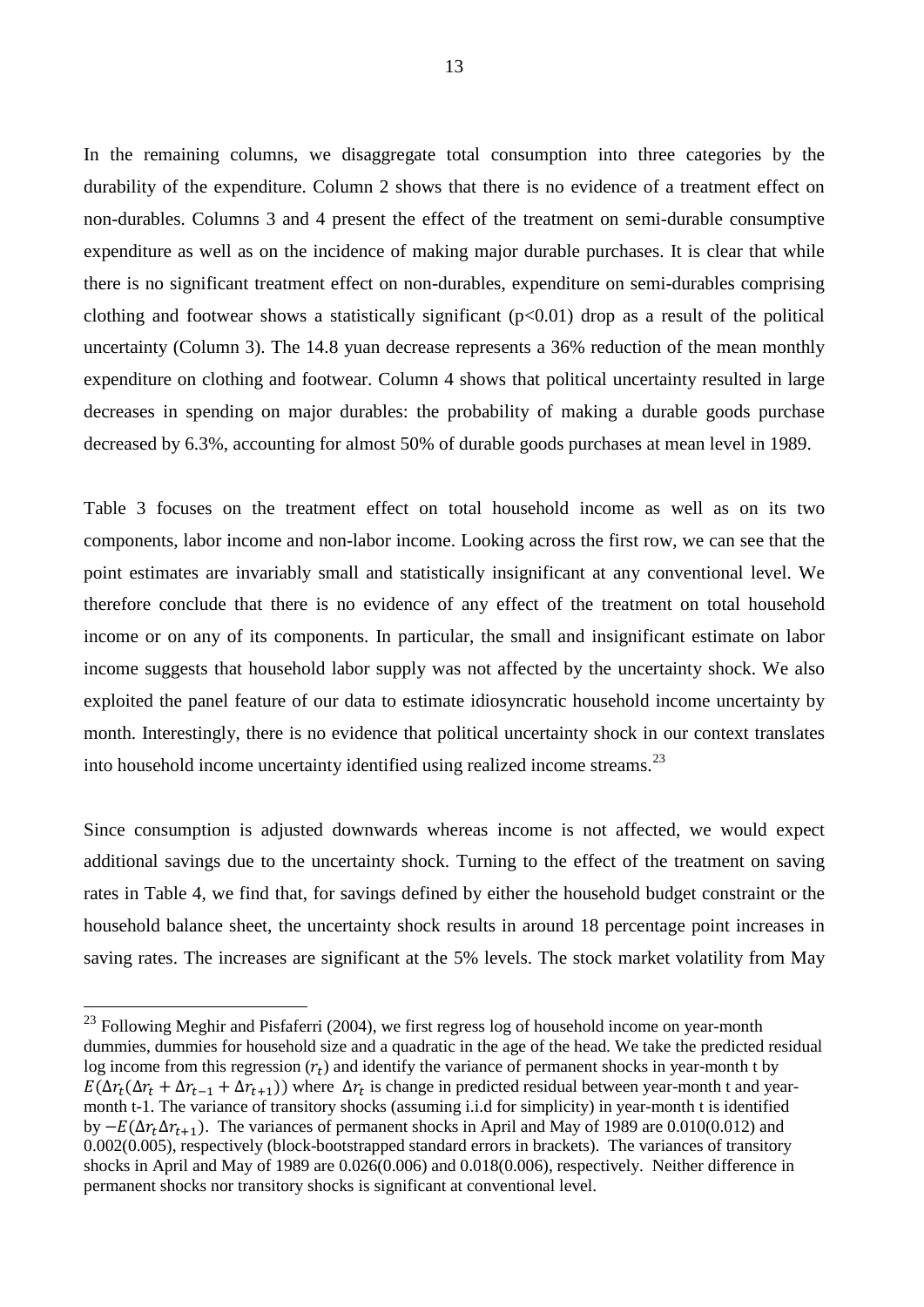through to the beginning of June is six times greater than the market volatility in April. Consequently, one standard deviation increase in the variability of stock market prices leads to a 3 percentage point increase in household savings.

#### 5.2. Heterogeneity in household responses

The availability of microeconomic consumption data allows us to disentangle the heterogeneity of estimated effects by household characteristics defined before the uncertainty shock. In Table 5, we estimate our empirical model on log non-durable consumption, the incidence of making significant major durable purchases, and log total income and saving rates by age of head of household, by occupation of head of household, and by a proxy of wealth in the period before the uncertainty shock.

The sample is neatly split into two equally-sized halves using a cut-off age of 45 for the head of household. It emerges that the treatment effect on older families is far more pronounced, with a 24 percentage point increase in saving rates and an 11 percentage point decrease in the probability of major durable expenditure, both of which are also significant at the 1% level. While still positive, the effects on major durable purchases and savings for families headed by individuals aged below 45 are smaller in size and statistically insignificant. Younger households may have steeper expected income growth over the life cycle (due to the on-going economic reform) than the elder households have had. Furthermore, for urban households, pension was generously provided by the state (Chamon et. al. 2013). The political uncertainty would also lead to uncertainty over the pension. All these factors may induce the elder household to respond more dramatically to the uncertainty shock.

Our definition of white-collar occupations includes all professionals and technicians, senior and junior government officials, corporate managers and office clerks. Overall, they account for 47% of the occupations of the heads of households in our sample. Blue-collar refers to all remaining occupations. In the period of study, most of the enterprises are state-owned whose managers must be appointed or approved by the state. Government officials are also appointed and not elected by the public. Therefore, one would expect that the uncertainty from the pro-democracy political movement is greater for white-collar households. Indeed, we find larger impact on consumption and savings for white-collar households. For white-collar households, Table 5 shows that the treatment leads to a 30 percentage point increase in saving rates and a 9 percentage point decrease in the probability of major durable consumption, both with significance at the 5% level. For blue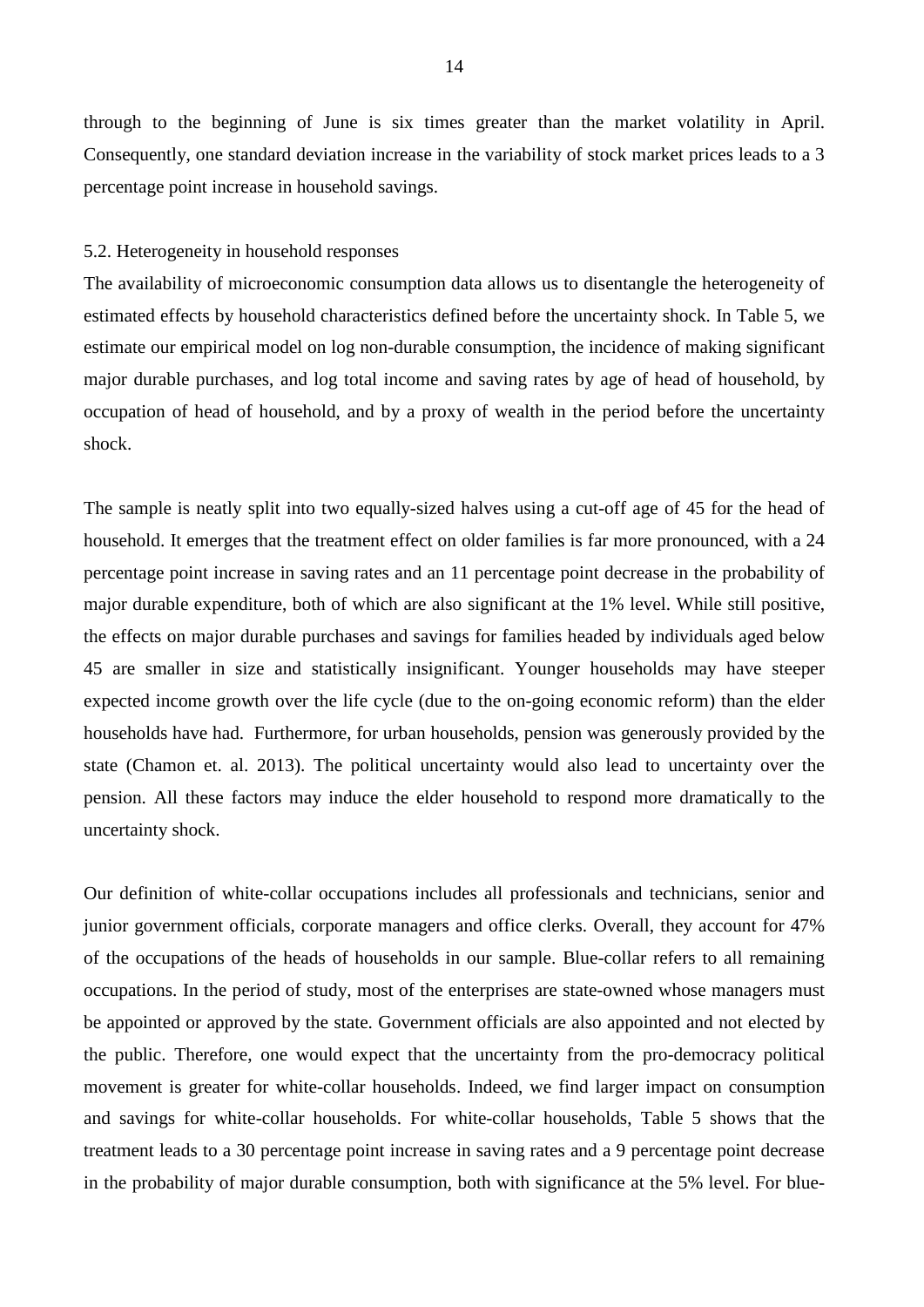collar households, the effect is less compared to their white-collar counterparts and not significantly different from zero, even at the 10% level.

We also disaggregate the sample by the amount of financial wealth prior to the uncertainty shock. Looking at the treatment effect by wealth, we can see that the positive effect is driven by wealthier households with pre-period wealth above the median. The mean effects are a 25 percentage point increase in saving rates and a 6 percentage point decrease in the probability of major durable expenditure, with statistical significance at the 1% and 10% levels respectively. By contrast, the treatment turns out to be more dampened and statistically insignificant for the poorer half of households.

To sum up, Table 5 suggests that the treatment effect on major durable purchases and saving rates is largely driven by older, wealthier, and more socially advantaged households. Moreover, in accordance with our main results based on the full sample, we find no evidence of any effect of the treatment on log non-durable consumption and log income in any of the subsamples.

#### 5.3. Dynamic effect

In this section, we estimate our empirical model for six key outcome variables, only this time using June, July or August instead of May as the treatment group. The idea is to shed some light on the dynamics of the uncertainty shock beyond the initial impact. Following Deng's June 9 speech on the restoration of order, the extent of policy uncertainty gradually faded away. The new political leadership seized control of the economy with the ideology that central planning should be the focus, and the market should take on a subordinate role.

With declining policy uncertainty, households should begin to draw on the extra precautionary savings made under the riskier environment and revert to a higher level of consumption. The new steady-state level of consumption could still be lower than the initial steady-state of consumption if policy uncertainty remained permanently higher than previously. Table 6 shows that the magnitude of the decline in consumption (and the increase in saving rate) was much smaller in June compared to the changes in May. While the effects of the treatment on all types of consumption are negative, they are now much smaller. In the case of semi-durables, major durable purchases and savings, the sizes of the treatment effect are roughly halved and become statistically insignificant. Moving into July and August, the overall pattern is that the negative consumption adjustment in response to the uncertainty shock is much smaller (with the exception of semi-durables). This exercise highlights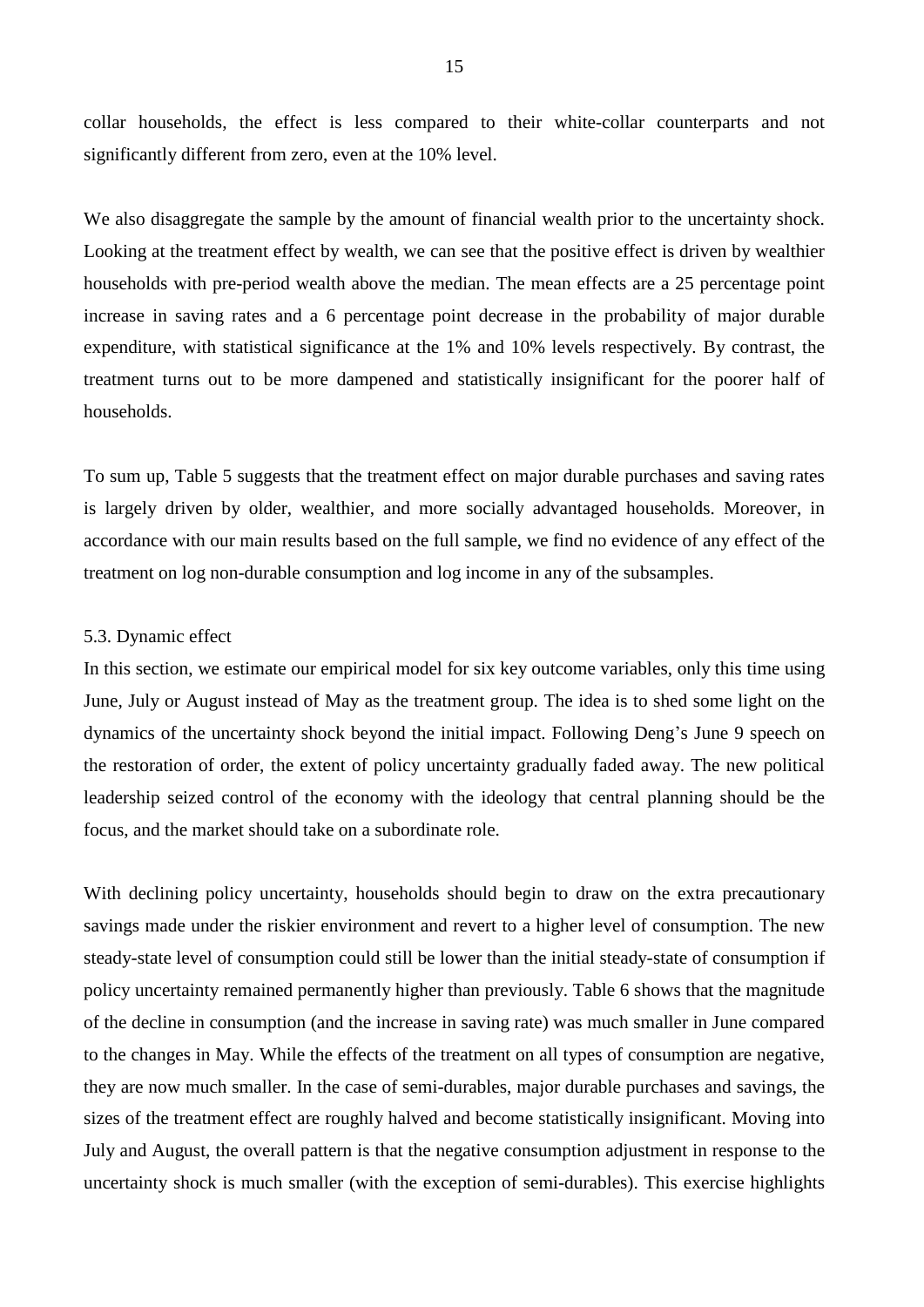the importance of having high-frequency data in order to capture the effect of a large but shortlived shock to uncertainty, as in our case. Aggregated data at annual or quarterly frequencies would average out the initial consumption adjustment with subsequent adjustments.

#### 5.4 Robustness checks

We subjected our previous estimates to a range of robustness checks. Table 7A presents further evidence of effect on the incidence of major durable adjustment with respect to different cut-offs, measured either as a share of total household income or as absolute values. Reduction of durable goods expenditures is driven by postponement of purchases of relatively large items of major durables--there is significant reduction in durable goods spending at the extensive margin, for large durables with total values of more than 100 yuan, or those accounting for more than 30% of total household income.

In Table 7B, we present three additional checks. First, in equation (1), we include a dummy variable equal to one if the year of observation falls in 1991 and estimate it using data from April and May of 1989, 1990, and 1991. By doing so, the seasonality of our outcome variables between April and May is identified by changes between consumption in April and May in years 1990 and 1991. The point estimates remain similar when we use both 1990 and 1991 as the control group. Second, we compare outcomes in June-Dec to outcomes in Jan-Mar in 1989, controlling for seasonality with the help of years 1990 and 1991. To the extent that pessimism is concerned with longer term prospects than those arising from short-term uncertainties, this placebo test would enable us to separate the effect of uncertainty from more general pessimism about the future. The results indicate that there is no statistically significant effect when we compare June-Dec to Jan-Mar in 1989, suggesting that the effect is concentrated in April and May in 1989 and hence is more likely due to changes in political uncertainty rather than pessimism per se. Third, we conduct additional placebo test by using the same months (April and May as in our main specification) in years after the political event and calling one year as treatment and the other as control. We do not find any significant differences in any of the outcome variables.

#### **6. Conclusion**

We present evidence that a surge in political uncertainty resulted in significant temporary increases in savings among urban households in China. Our study exploits a large-scale unanticipated and rapidly evolving political event that took place in Beijing in 1989. Our estimates also suggest the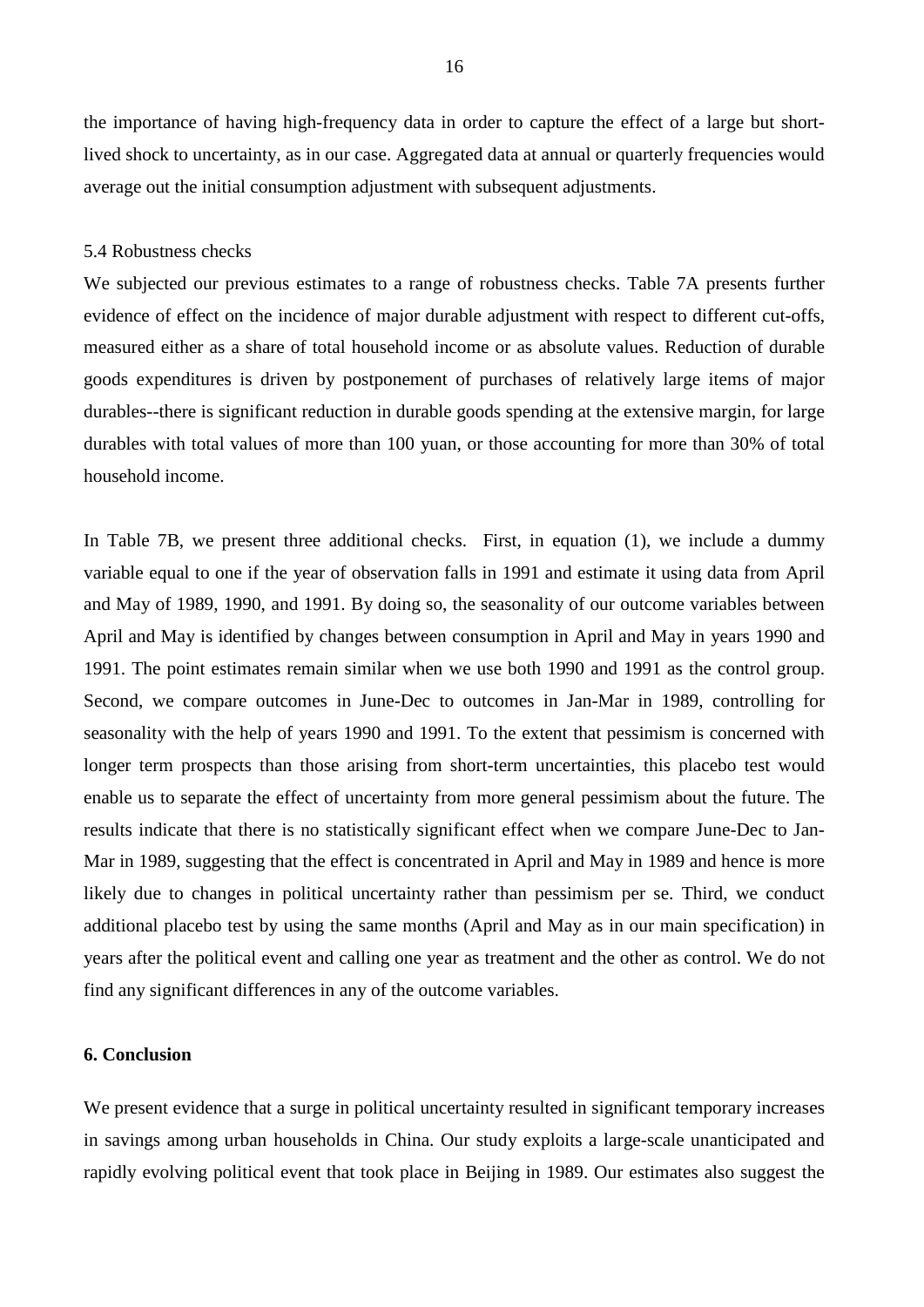channel through which increase in savings is achieved: the increase in savings is driven by reductions in semi-durable and frequency of major durable adjustment. The uncertainty effect is more pronounced among older, wealthier, and more socially advantaged households. We interpret our findings using existing models of precautionary behavior. By focusing on time variation in uncertainty, our identification strategy avoids many of the potential problems in empirical studies of precautionary savings such as self-selection and life-cycle effects. Our findings on the channel of adjustment also coincide with the predictions from models on durable good adjustment combined with income uncertainty. Our findings suggests that political uncertainties are costly: in the Chinese case, households saved more and consumed less due to political uncertainty, even when the increase in uncertainty was temporary in nature. In situations of prolonged political turmoil, the impact on household consumption is likely to be greater.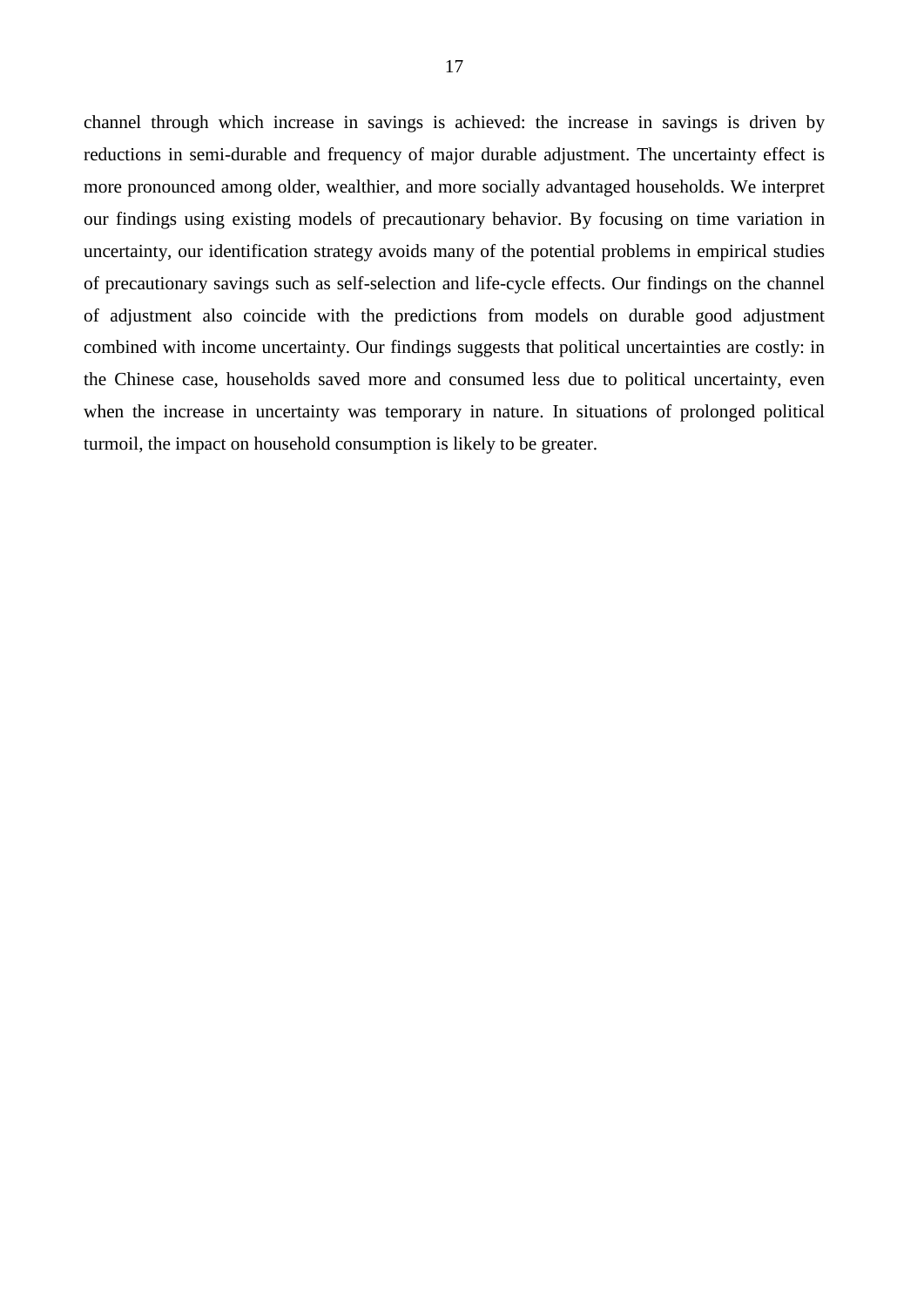#### **References**

- Aaberge, R. and Zhu, Y. (2001). Pattern of Household Savings during a Hyperinflation: The Case of Urban China in the Late 1980s. *Review of Income and Wealth*, 47 (2), 181–202.
- Baker, S. R., Bloom, N., & Davis, S. J. (2012). Measuring economic policy uncertainty. *Working Paper*, Stanford University.
- Bertola, G., Guiso, L., and Pistaferri, L. (2005). Uncertainty and consumer durables adjustment. *Review of Economic Studies*, 72(4), 973–1007.
- Bloom, N. (2009). The impact of uncertainty shocks. *Econometrica*, 77(3), 623–685.
- Bloom, N. (2013). Fluctuations in Uncertainty. *NBER Working Paper*, (w19714).
- Brandt, L., and Zhu, X. (2000). Redistribution in a decentralized economy: Growth and inflation in China under reform. *Journal of Political Economy*, 108(2), 422–439.
- Browning, M., and Lusardi, A. (1996). Household Saving: Micro Theories and Micro Facts. *Journal of Economic Literature*, XXXIV, 1797–1855.
- Browning, M., and Crossley, T. F. (2009). Shocks, stocks, and socks: Smoothing consumption over a temporary income loss. *Journal of the European Economic Association*, 7(6), 1169– 1192.
- Browning, M., Ejrnæs, M., and Alvarez, J. (2010). Modelling income processes with lots of heterogeneity. *Review of Economic Studies*, 77(4), 1353–1381.
- Carroll, C. D. (1992). The Buffer-Stock Theory of Saving: Some Macroeconomic Evidence. *Brookings Papers on Economic Activity*, 1992(2), 61-156.
- Carroll, C. (1997). Buffer-Stock Saving and the Life Cycle/Permanent Income Hypothesis. *Quarterly Journal of Economics,* 107, No. 1, pp. 1–56.
- Carroll, C.D., and Samwick, A.A. (1997). The Nature of Precautionary Wealth. *Journal of Monetary Economics*, XL, 41–71.
- Carroll, C.D., and Samwick, A.A. (1998). How Important is Precautionary Saving? *Review of Economics and Statistics*, LXXX, 410–419.
- Carroll, C. D., Dynan, K.E. and Krane, S.D. (2003). "Unemployment Risk and Precautionary Wealth: Evidence from Households' Balance Sheets" *Review of Economics and Statistics*, LXXXV, 589–604.
- Chamon, M., and Prasad, E. (2010). Why are Saving Rates of Urban Households in China Rising? *American Economic Journal: Macroeconomics*, 2(1), pp. 93–130.
- Chamon, M., Liu, K., and Prasad, E. (2013). Income uncertainty and household savings in China. *Journal of Development Economics*, 105, 164–177.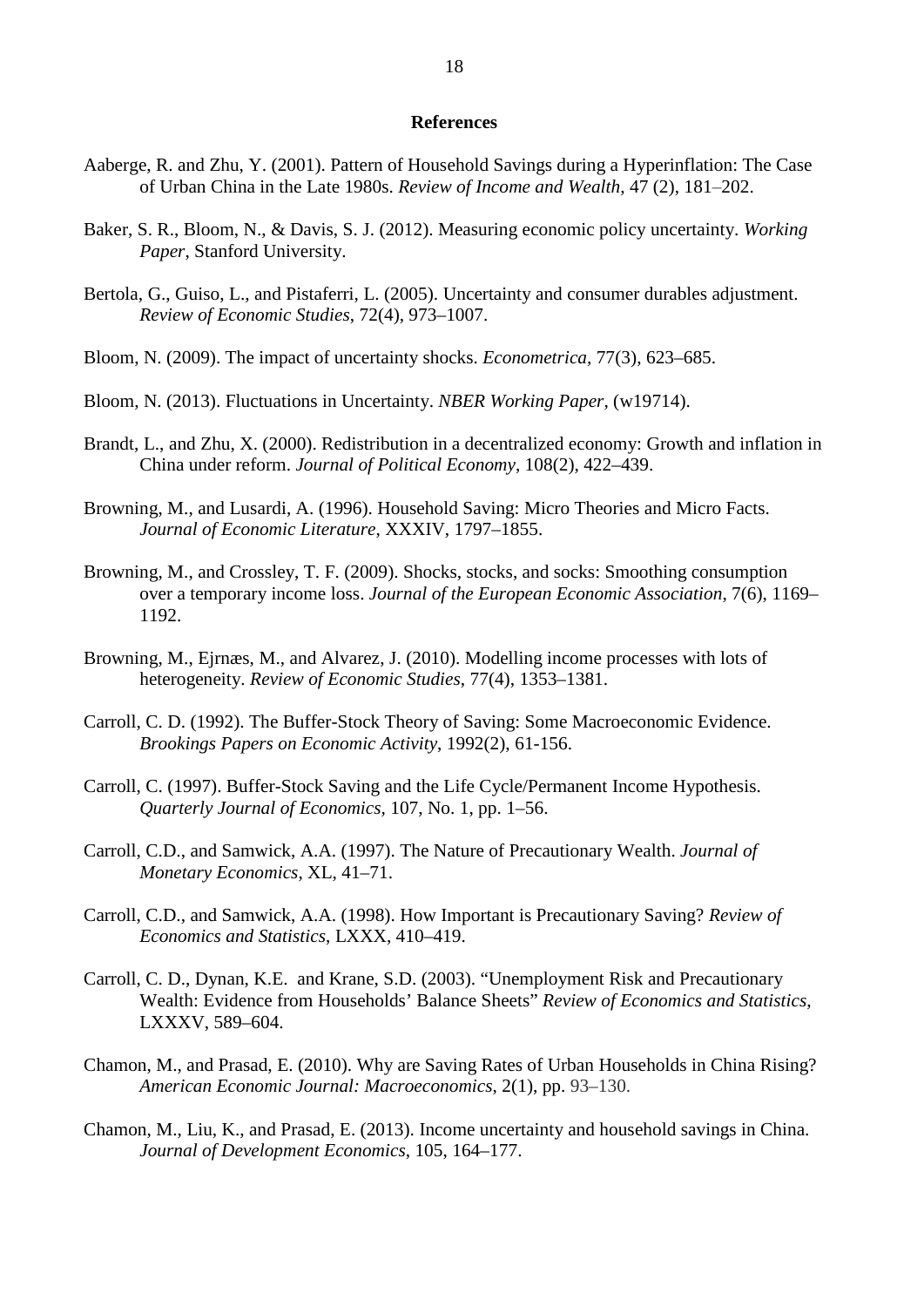- Dynan, K.E. (1993). How Prudent Are Consumers? *Journal of Political Economy*, 101(6), 1104– 1113.
- Fan, G., Hai, W., and Woo, W.T. (1996). Decentralized socialism and macroeconomic stability: Lessons from China in the 1980s. Inflation and Growth in China, 10–12.
- Feltenstein, A. and Ha, J. (1991). Measurement of repressed inflation in China: The lack of coordination between monetary policy and price controls. *Journal of Development Economics*, 36, 279–294.
- Foote, C., Hurst, E., and Leahy, J. (2000). Testing the (S, s) Model. *American Economic Review*, 116-119.
- Fuchs-Schündeln, N. and Schündeln, M. (2005). Precautionary Savings and Self-Selection: Evidence from the German Reunification 'Experiment'. *Quarterly Journal of Economics,* 120(3), 1085–1120.
- Giavazzi, F. and McMahon, M. (2012). Policy Uncertainty and Household Savings. *The Review of Economics and Statistics*, 94(2), 517–531.
- Gourinchas, P-O, and Parker, J.A. (2002). Consumption Over the Life Cycle. *Econometrica*, 70(1), 47–89.
- Guiso, L., Jappelli, T. and Terlizzese, D. (1992). Earnings Uncertainty and Precautionary Saving. *Journal of Monetary Economics*, Vol. 30, 307–332.
- Ji, Y. (1991). Zhao Ziyang and the Politics of Inflation. *Australian Journal of Chinese Affairs*, 25, 69–91.
- Kelly, B., Pastor, L., and Veronesi, P. (2014). The Price of Political Uncertainty: Theory and Evidence from the Option Market (No. w19812). *National Bureau of Economic Research*.
- Li, Y. (1989). China's Inflation: Causes, Effects, and Solutions. *Asian Survey*, 29 (7), 655–668.
- Los Angeles Times, 1989. "Chengdu Quiet After Echoing Beijing Clash". http://articles.latimes.com/1989-06-17/news/mn-1586 1 chengdu-men-square-zhao
- Lusardi, A. (1997). Precautionary Saving and Subjective Earnings Variance. *Economics Letters*, LVII, 319–326.
- Meghir, C. and Pistaferri, L. (2004). Income variance dynamics and heterogeneity. *Econometrica*, 72(1), 1-32.
- Merton, R.C. (1969). Lifetime Portfolio Selection under Uncertainty: The Continuous Time Case. *Review of Economics and Statistics*, 50, 247–257.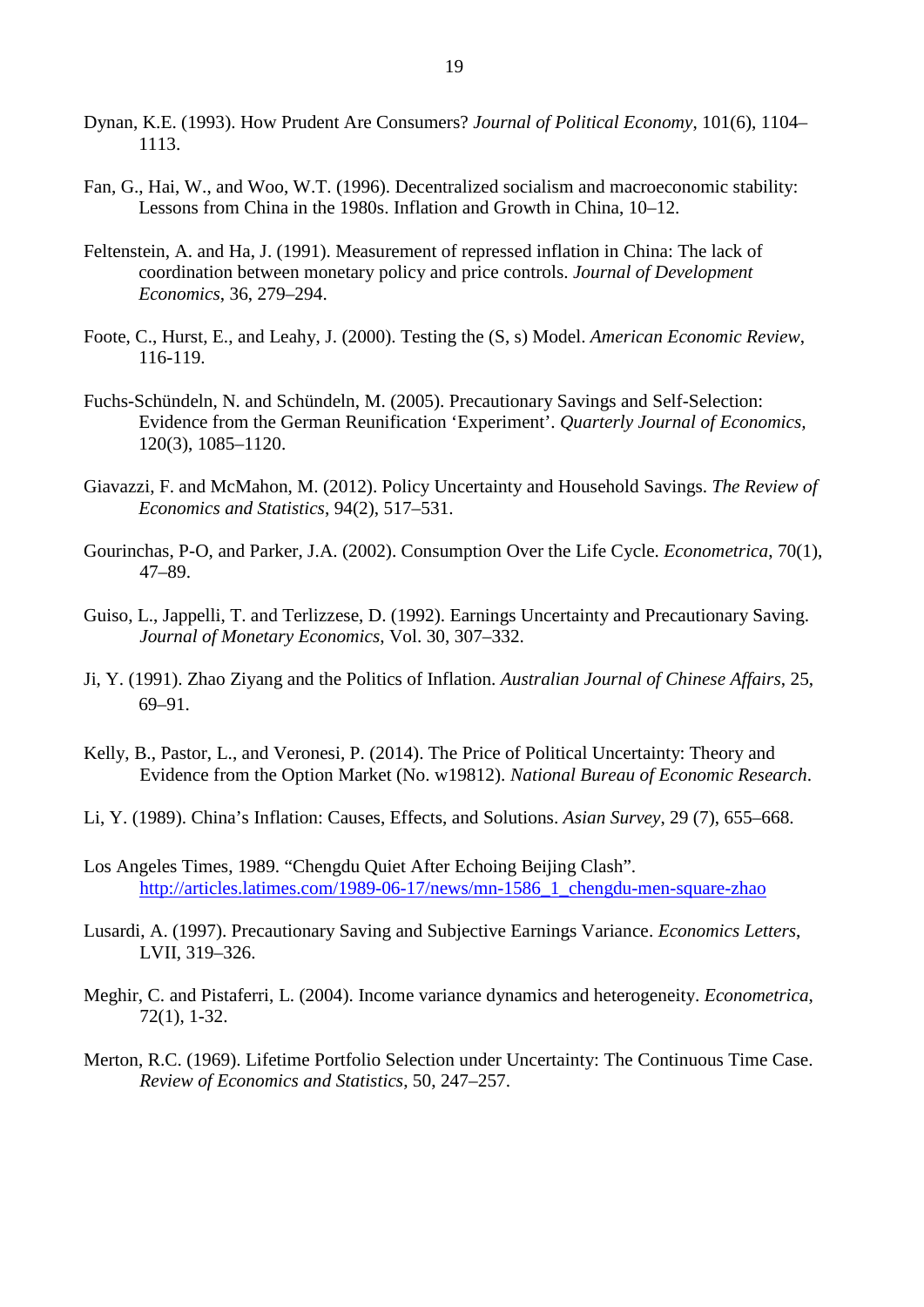- New York Times, 1989. Chengdu Had Its Own Tiananmen Massacre. [http://www.nytimes.com/1989/06/23/opinion/l-chengdu-had-its-own-tiananmen-massacre-](http://www.nytimes.com/1989/06/23/opinion/l-chengdu-had-its-own-tiananmen-massacre-223689.html)[223689.html](http://www.nytimes.com/1989/06/23/opinion/l-chengdu-had-its-own-tiananmen-massacre-223689.html)
- Parker, J. A. (1999). The reaction of household consumption to predictable changes in social security taxes. *American Economic Review*, 89(4), 959–973.
- Ramey, G. and Ramey, V. (1995). Cross-country evidence on the link between volatility and growth. *American Economic Review* 85(5), 1138–1151.
- Romer, C. (1990). The great crash and the onset of the great depression. *Quarterly Journal of Economics*, 105(3), 597–624.
- Samuelson, P.A. (1969). Lifetime Portfolio Selection by Dynamic Stochastic Programming. *Review of Economics and Statistics*, 51, 239–46.
- Skinner, Jonathan (1988). Risky Income, Life Cycle Consumption, and Precautionary Savings. *Journal of Monetary Economics*, 22, 237–255.
- State Statistical Bureau (1990). *China: Forty Years of Urban Development*.
- Yang, D. T., Zhang, J., and Zhou, S. (2011). Why are saving rates so high in China? (No. w16771). *National Bureau of Economic Research*.
- Zhao, Renwei (1999). Review of economic reform in China: Features, experiences and challenges. in Garnaut and Song (eds.) *China: Twenty Years of Economic Reform*, Australian National University Press.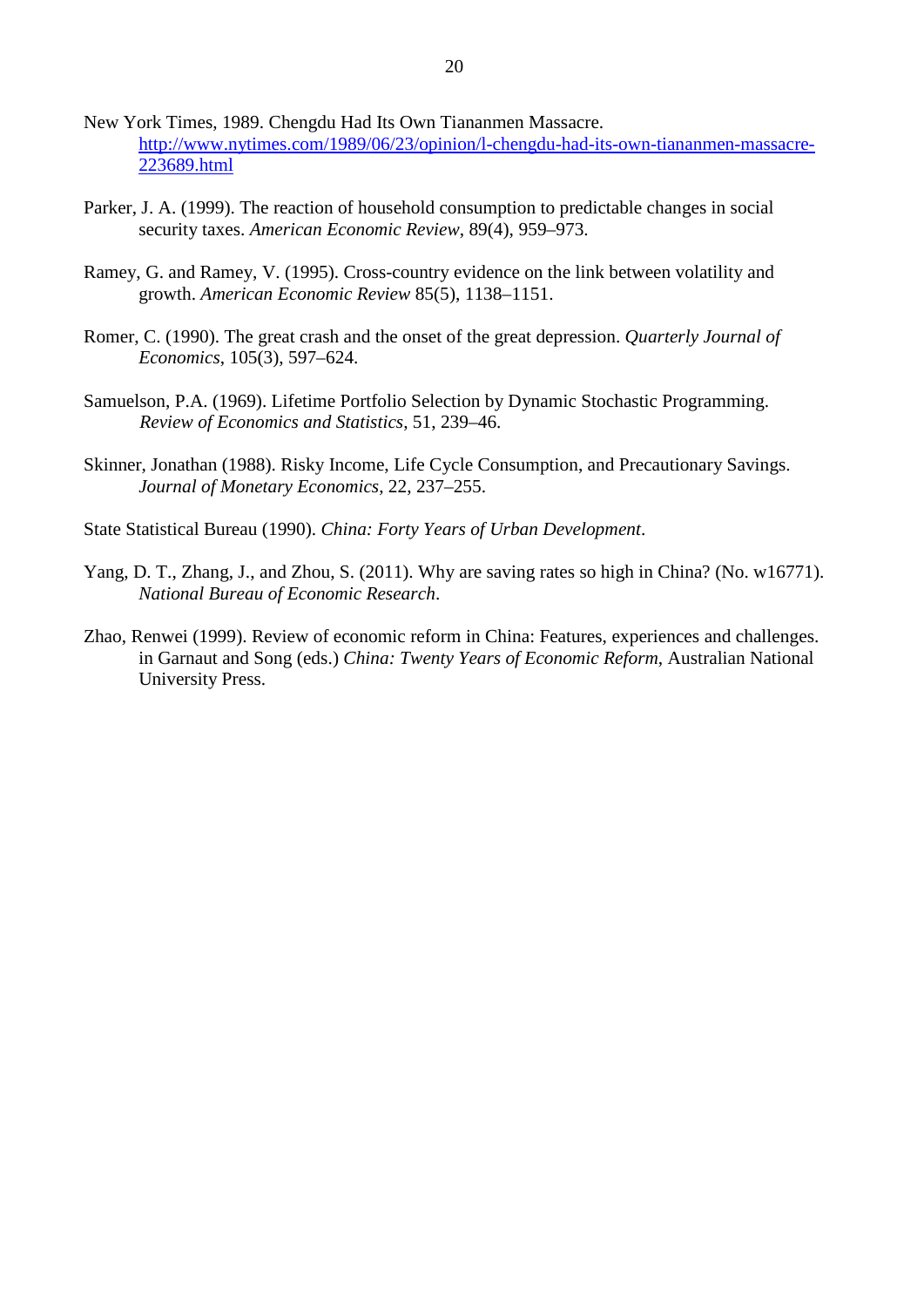



Figure 2: Newspaper Frequency Index



# **Newspaper Frequency Index**

Source: New York Times Archive (accessed through ProQuest), Financial Times, and Economist Archive (accessed through Gale News Vault). The frequency index counts the number of articles containing the following word combinations: China AND (uncertainty OR uncertain). The index in May includes articles appearing from May 1, 1989 up to June 10, 1989.

**Article Frequency**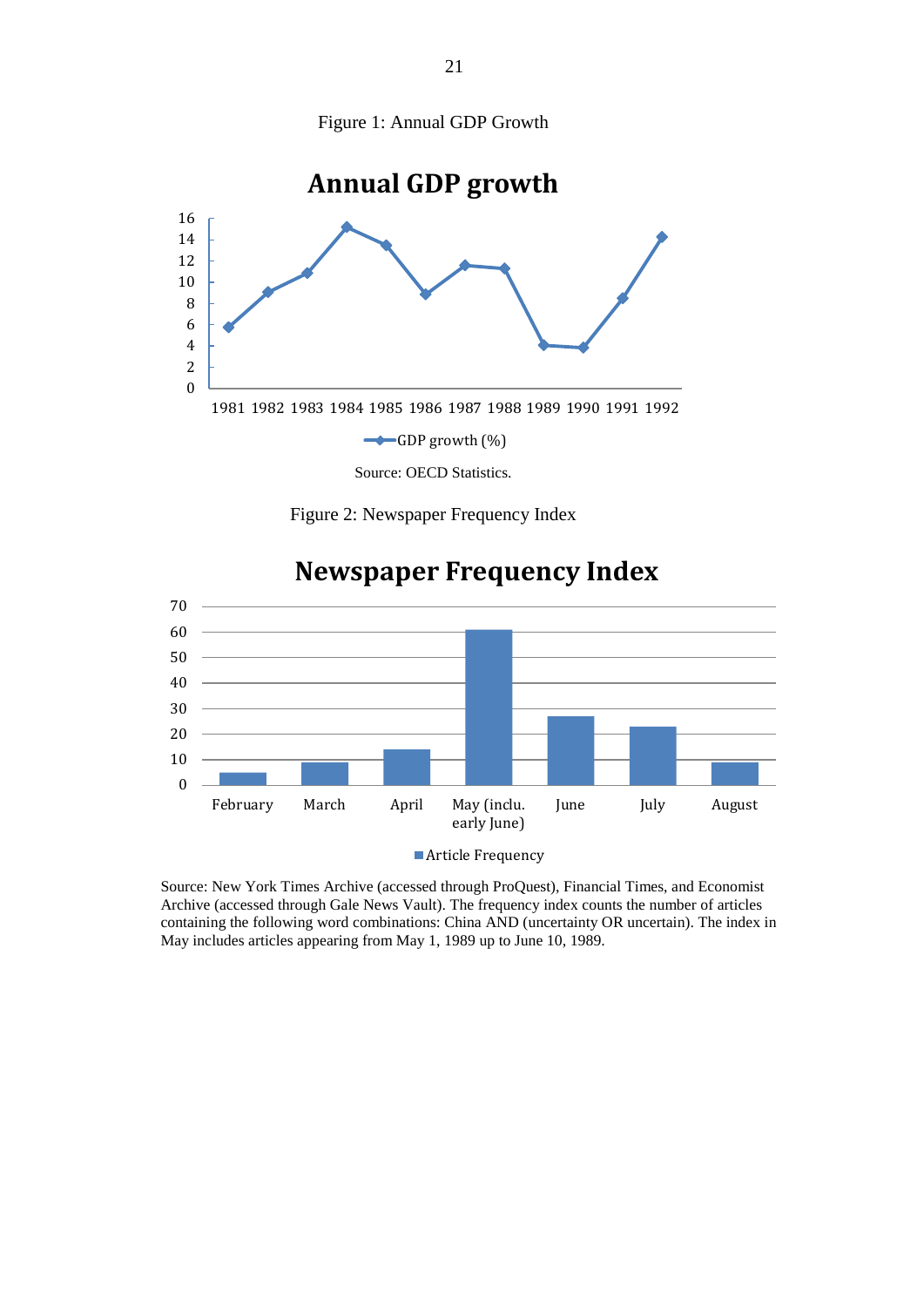

Note: The daily Hang Seng Index of the Hong Kong Stock Exchange, from April to June of 1989. The standard deviation of daily closing price from May 1 to June 12 (including the first trading day after Deng's speech) is 382. The standard deviations of daily closing price in April and between June 13 and 30 are 53.95 and 54.02, respectively.

Key trading days and the corresponding political events are marked on the graph in abbreviated form and are explained below:

5/22/1989: Martial law declared in Beijing.

5/23/1989: Over a million workers and citizens were able to halt a military crackdown on prodemocracy movement in Beijing the day before.

5/25/1989: Many conflicting developments in Beijing regarding the student democracy movement. 6/5/1989: June 4 army crackdown on student demonstrations in Tian'anmen Square.

6/12/1989: On June 9, Party leader Deng Xiaoping made his first public appearance in months, signaling the restoration of order.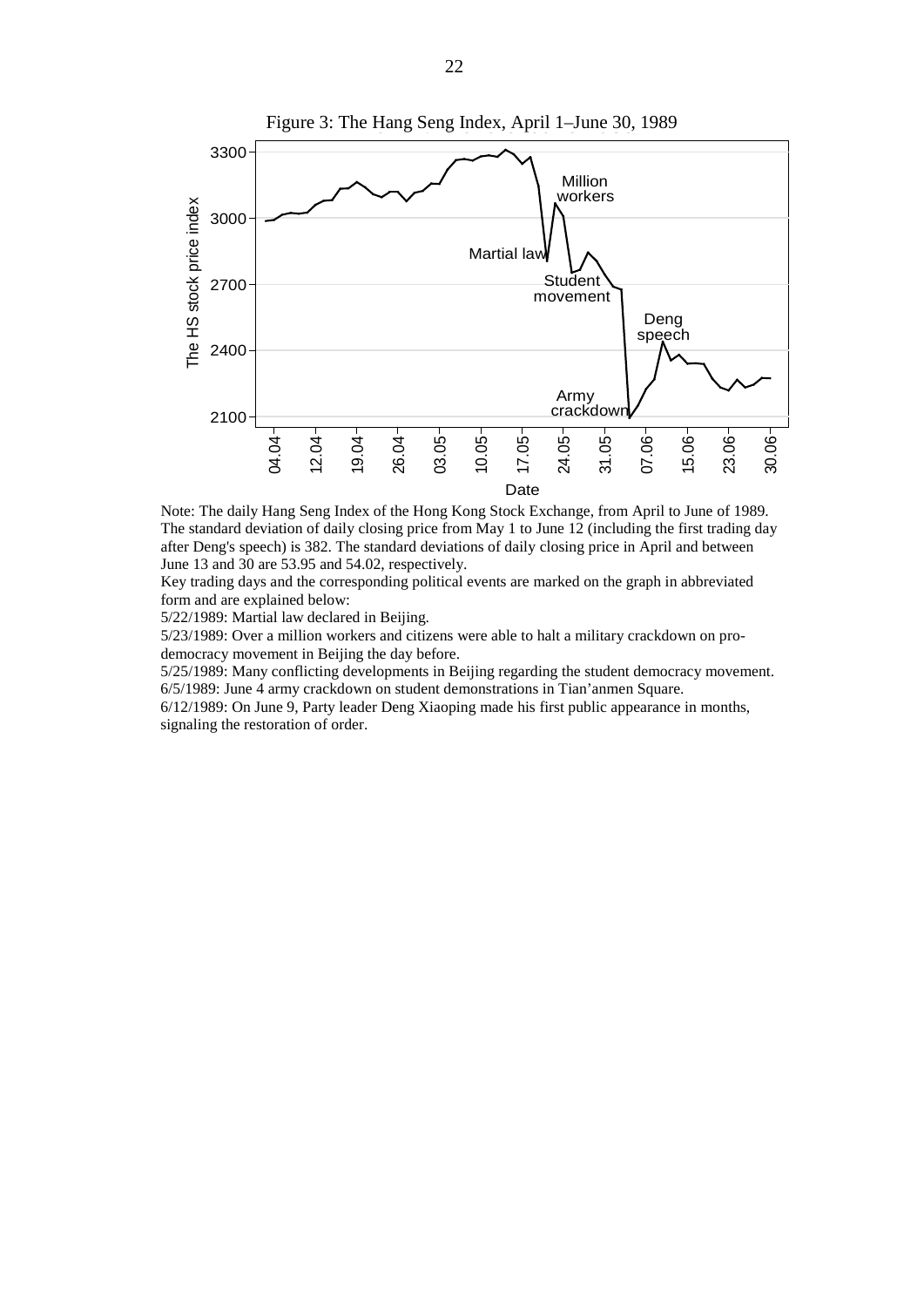

Figure 4: Mean Monthly Consumption and Income, 1989–1990



Note: Aggregate time series of monthly consumption and income in 1989 and 1990. Authors' own calculation using a four-year rotational monthly panel of 270 households in Sichuan province for the time period 1989–1990.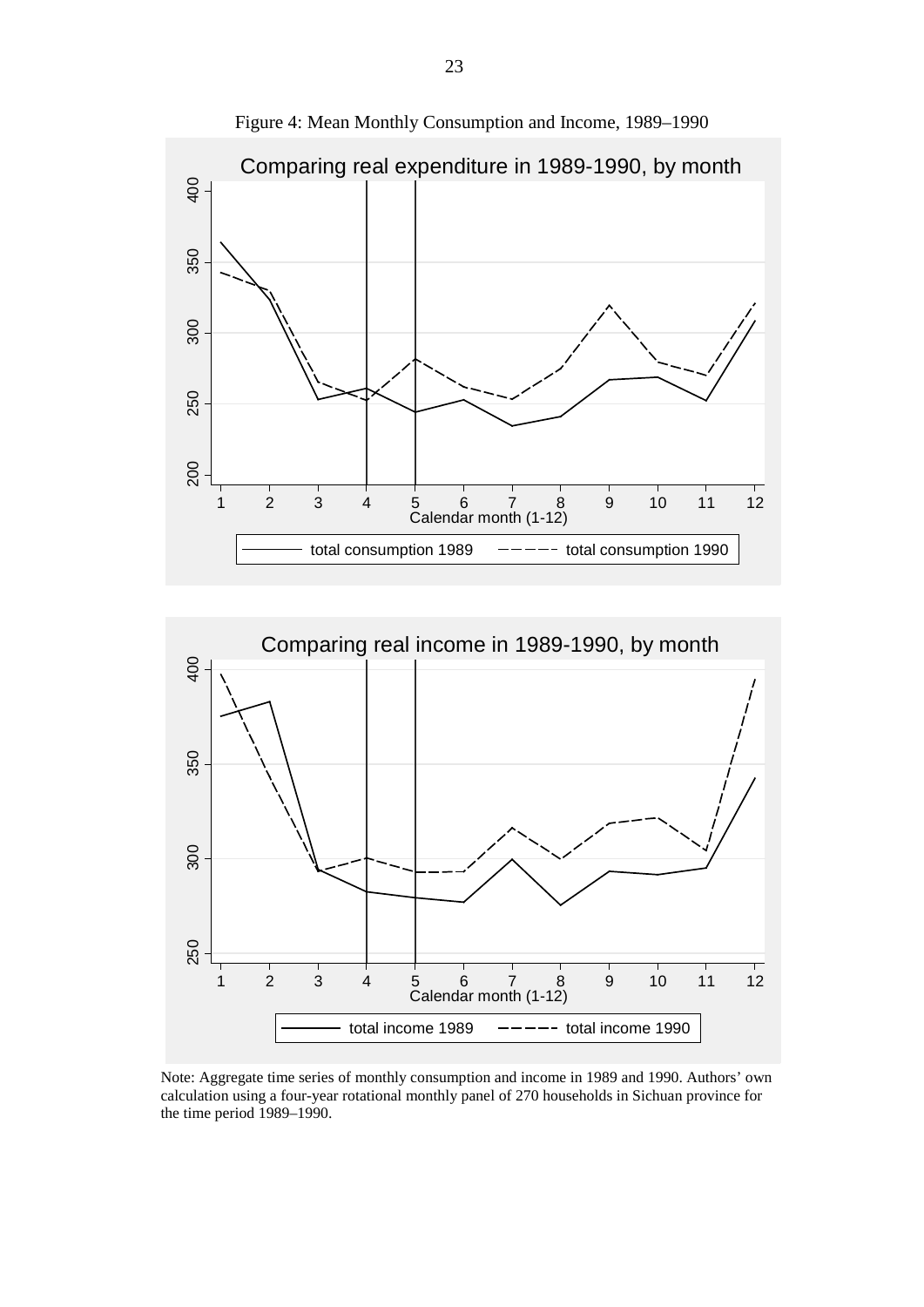#### **Table 1: Summary statistics, by year**

| ັ້                                              |          |         |         |         |         |
|-------------------------------------------------|----------|---------|---------|---------|---------|
|                                                 | 1988     | 1989    | 1990    | 1991    | Total   |
| Total household income                          | 313.8    | 307.5   | 323.4   | 367.3   | 328.0   |
| Labor income                                    | 228.6    | 217.0   | 227.1   | 260.1   | 233.2   |
| Non-labor income                                | 85.2     | 90.5    | 96.3    | 107.2   | 94.8    |
| Total household consumptive expenditure         | 304.8    | 272.6   | 287.6   | 319.5   | 296.1   |
| [proportion positive values]                    | [1.000]  | [1.000] | [1.000] | [1.000] | [1.000] |
| Non-durables                                    | 208.5    | 202.5   | 213.0   | 245.5   | 217.4   |
| [proportion positive values]                    | [1.000]  | [1.000] | [1.000] | [1.000] | [1.000] |
| Semi-durables (clothing & footwear) expenditure | 44.3     | 35.5    | 38.5    | 45.4    | 40.9    |
| [proportion positive values]                    | [0.851]  | [0.816] | [0.839] | [0.853] | [0.840] |
| Major durables expenditure                      | 52.0     | 34.6    | 36.21   | 28.9    | 37.8    |
| [proportion positive values]                    | [0.164]  | [0.120] | [0.135] | [0.122] | [0.135] |
| Household size                                  | 3.313    | 3.256   | 3.192   | 3.234   | 3.249   |
| Saving rate                                     | 0.029    | 0.113   | 0.111   | 0.130   | 0.096   |
| Saving rate defined by household balance sheet  | $-0.038$ | 0.059   | 0.047   | 0.066   | 0.033   |
| Saving rate from the full UHS data <sup>a</sup> | 0.056    | 0.111   | 0.153   | 0.138   |         |
|                                                 |          |         |         |         |         |

Notes: The data used in this paper consist of a four-year rotational monthly panel of 270 households in Sichuan province for the time period 1988–1991. Due to the rotational panel design, each household is observed for 12, 24 or 36 months. All monetary figures are monthly in January 1988 constant prices.

Non-durables include food, medicine and medical supplies, housing and building materials, health and medical services, and education (school fees).

Semi-durables include clothing and footwear.

Major durables comprise furniture, mechanical and electric goods for cultural and recreational activities, and mechanical and electric goods for daily use.

<sup>a</sup>: Urban household saving rates derived from the UHS data for six provinces and municipalities including Sichuan (Yang et al. 2011, p. 45).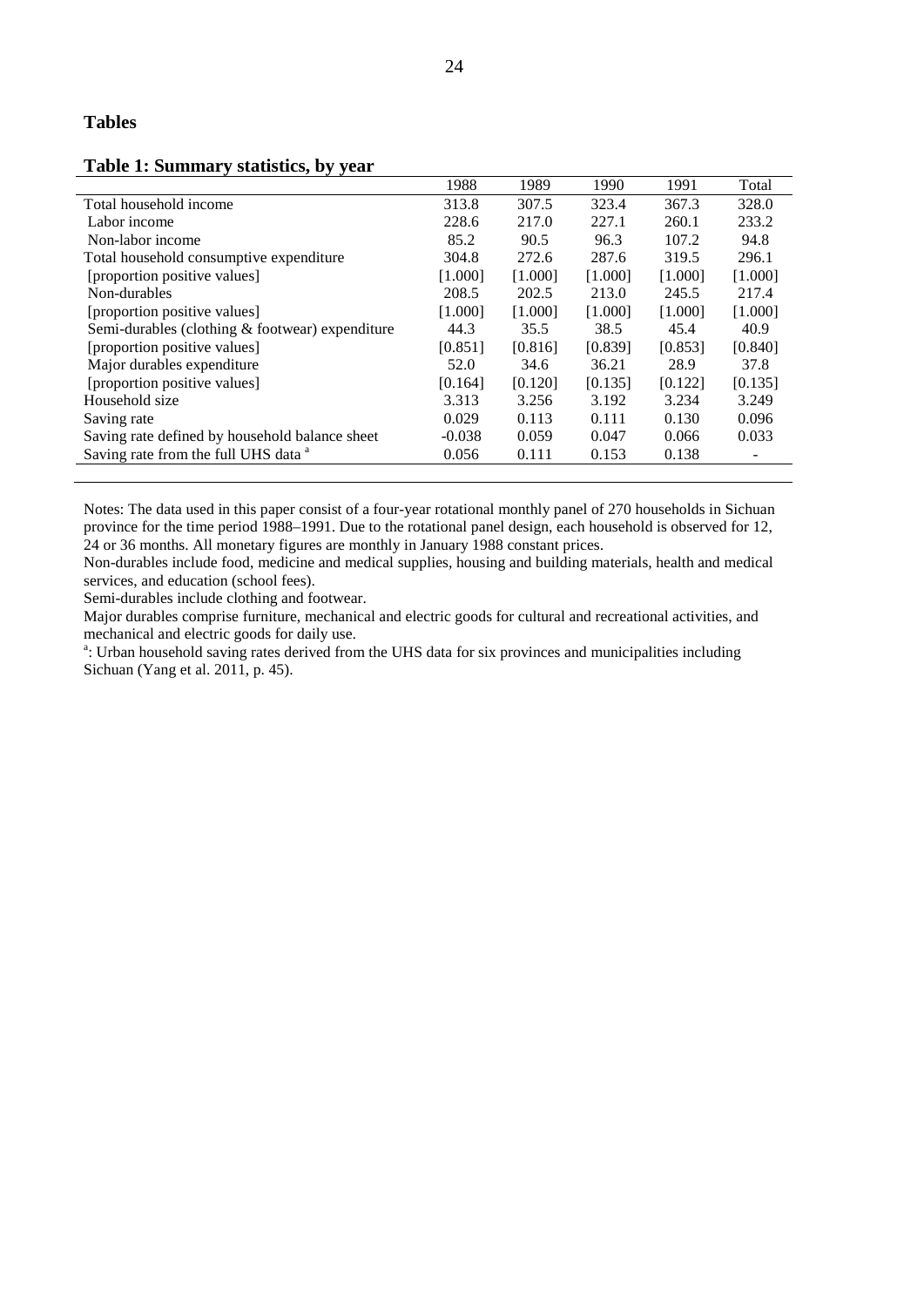|                    | (1)                    | (2)                    | (3)               | (4)           |
|--------------------|------------------------|------------------------|-------------------|---------------|
|                    | Consumptive            | Non-durable            | Semi-durable      | Purchase      |
|                    | expenditure            | consumption            | consumption       | major durable |
|                    |                        |                        |                   | $(>25\%$ HH   |
|                    |                        |                        |                   | income)       |
| May*1989           | $-45.543$ <sup>*</sup> | 1.041                  | $-14.793***$      | $-0.063**$    |
|                    | (25.869)               | (10.056)               | (5.192)           | (0.028)       |
| $Year=1989$        | 5.630                  | $-10.003$              | 11.770            | 0.011         |
|                    | (18.312)               | (7.118)                | (3.675)           | (0.019)       |
| Month=May          | 29.617                 | $-11.208$              | $* * *$<br>10.744 | $0.048***$    |
|                    | (18.309)               | (7.117)                | (3.675)           | (0.019)       |
| Household size     | $63.146***$            | 34.011                 | $9.444***$        | $0.022***$    |
|                    | (6.941)                | (2.698)                | (1.393)           | (0.007)       |
| Female head        | 1.188                  | 6.079                  | 2.125             | $-0.015$      |
|                    | (13.727)               | (5.336)                | (2.755)           | (0.015)       |
| Head's age         | $7.601***$             | $5.171***$             | $1.840**$         | 0.004         |
|                    | (3.662)                | (1.423)                | (0.735)           | (0.004)       |
| Head's age squared | $-0.060$               | $-0.041$               | $-0.019$ **       | $-0.000$      |
|                    | (0.040)                | (0.015)                | (0.008)           | (0.000)       |
| Constant           | $-164.726$ **          | $-54.861$ <sup>*</sup> | $-42.374$         | $-0.118$      |
|                    | (81.034)               | (31.499)               | (16.265)          | (0.086)       |
| $R^2$              | 0.093                  | 0.172                  | 0.072             | 0.022         |
| Observations       | 1078                   | 1078                   | 1078              | 1078          |

**Table 2: Real total household expenditure and non-durable expenditure**

**Note:** Regressions control for a treatment group dummy, an after-group dummy, and the full set of control variables, which include household size, female head of household, and a quadratic in the age of the head of household. Standard errors in parentheses.  $p < 0.1$ ,  $p < 0.05$ ,  $p < 0.01$ .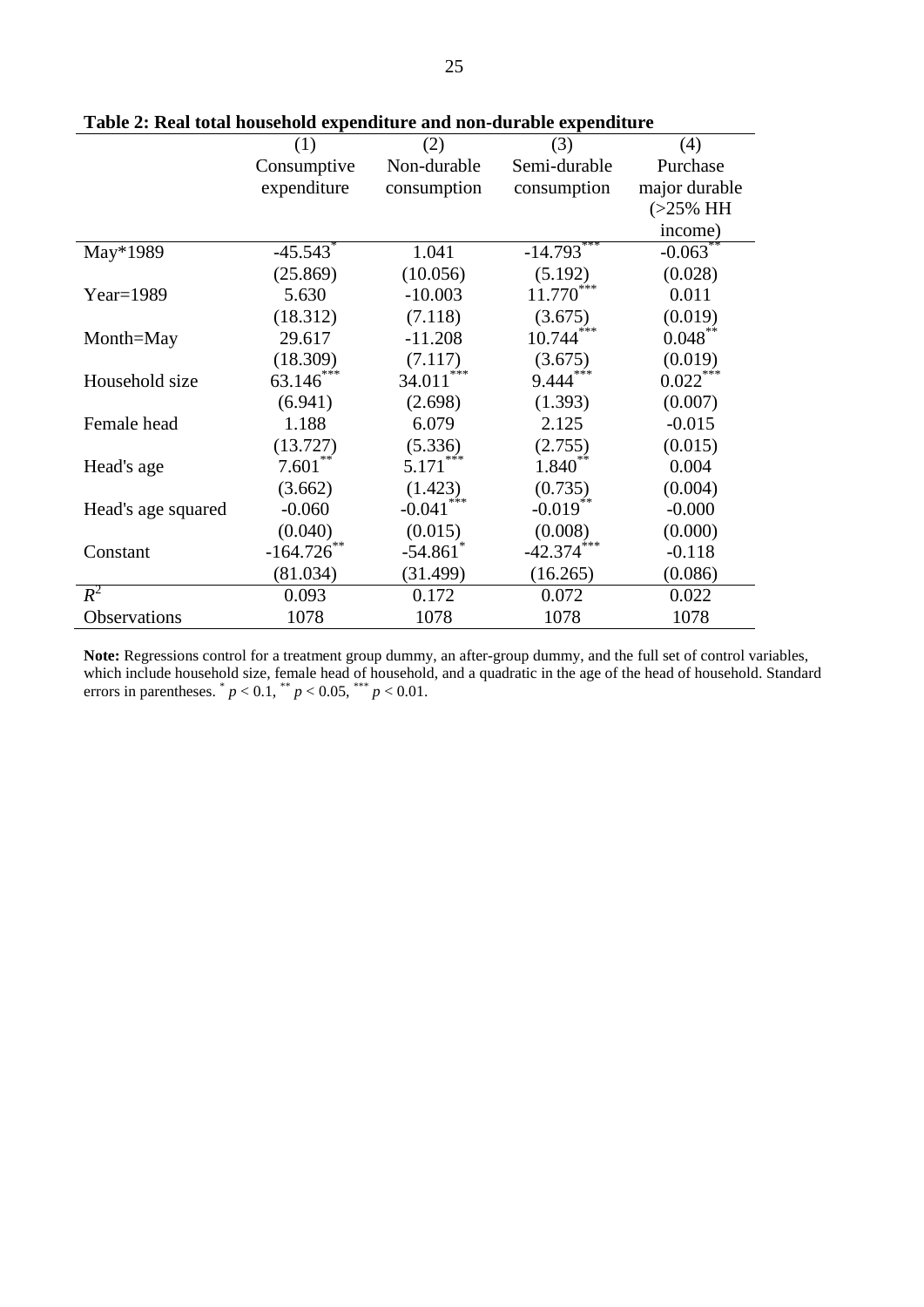|                    | (1)               | (2)                    | (3)              |
|--------------------|-------------------|------------------------|------------------|
|                    | Monthly HH        | Real monthly HH        | Real monthly HH  |
|                    | income            | labor income           | non-labor income |
| May*1989           | 4.637             | 9.157                  | $-4.521$         |
|                    | (13.084)          | (12.400)               | (8.826)          |
| $Year=1989$        | $-20.646$ **      | $-16.304$ <sup>*</sup> | $-4.342$         |
|                    | (9.261)           | (8.778)                | (6.248)          |
| Month=May          | $-6.991$          | $-6.924$               | $-0.067$         |
|                    | (9.260)           | (8.776)                | (6.247)          |
| Household size     | 58.907***         | 40.723***              | $18.184***$      |
|                    | (3.511)           | (3.327)                | (2.368)          |
| Female head        | 14.497**          | $-11.186$ <sup>*</sup> | 25.682***        |
|                    | (6.943)           | (6.580)                | (4.684)          |
| Head's age         | ***<br>10.141     | $18.881***$            | $-8.740***$      |
|                    | (1.852)           | (1.755)                | (1.249)          |
| Head's age squared | $-0.095***$       | $-0.229***$            | $0.134***$       |
|                    | (0.020)           | (0.019)                | (0.014)          |
| Constant           | ***<br>$-145.771$ | $-267.227$ ***         | $121.455***$     |
|                    | (40.984)          | (38.843)               | (27.648)         |
| $R^2$              | 0.269             | 0.347                  | 0.285            |
| Observations       | 1078              | 1078                   | 1078             |

**Table 3: Real total household income**

**Note:** Regressions control for a treatment group dummy, an after-group dummy, and the full set of control variables, which include household size, female head of household, and a quadratic in the age of the head of household. Standard errors in parentheses.  $p < 0.1$ ,  $p < 0.05$ ,  $p < 0.01$ .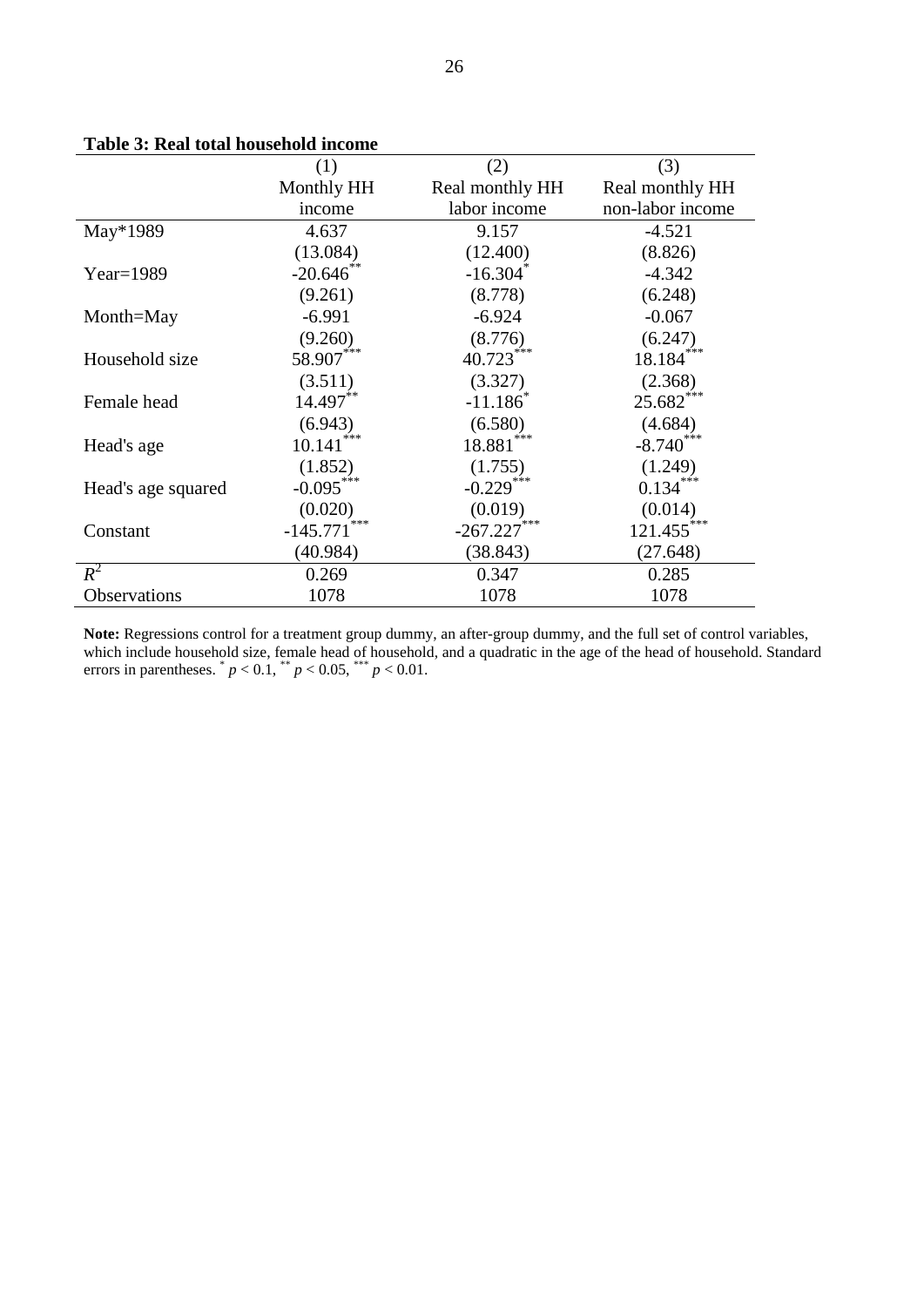|                    | (1)                | (2)                    |
|--------------------|--------------------|------------------------|
|                    | Saving rate        | Saving rate defined by |
|                    |                    | HH balance sheet       |
| May*1989           | $0.185***$         | $0.180^{**}$           |
|                    | (0.077)            | (0.078)                |
| $Year=1989$        | $-0.108***$        | $-0.100^*$             |
|                    | (0.055)            | (0.055)                |
| Month=May          | $-0.100^{\degree}$ | $-0.100^{\degree}$     |
|                    | (0.055)            | (0.055)                |
| Household size     | $-0.010$           | $-0.006$               |
|                    | (0.021)            | (0.021)                |
| Female head        | 0.040              | 0.046                  |
|                    | (0.041)            | (0.041)                |
| Head'sHH age       | 0.003              | 0.000                  |
|                    | (0.011)            | (0.011)                |
| Head's age squared | $-0.000$           | $-0.000$               |
|                    | (0.000)            | (0.000)                |
| Constant           | 0.109              | 0.088                  |
|                    | (0.242)            | (0.244)                |
| $R^2$              | 0.007              | 0.007                  |
| Observations       | 1078               | 1078                   |

#### **Table 4: Saving rates**

**Note:** Saving rate is defined as the ratio of savings to income; saving rate2 is the ratio of changes in financial wealth to income. Regressions control for a treatment group dummy, an after group dummy, and the full set of control variables which include household size, female head of household, as well as a quadratic in the age of the head of household. Standard errors in parentheses.  $p < 0.1$ ,  $p < 0.05$ ,  $p < 0.01$ .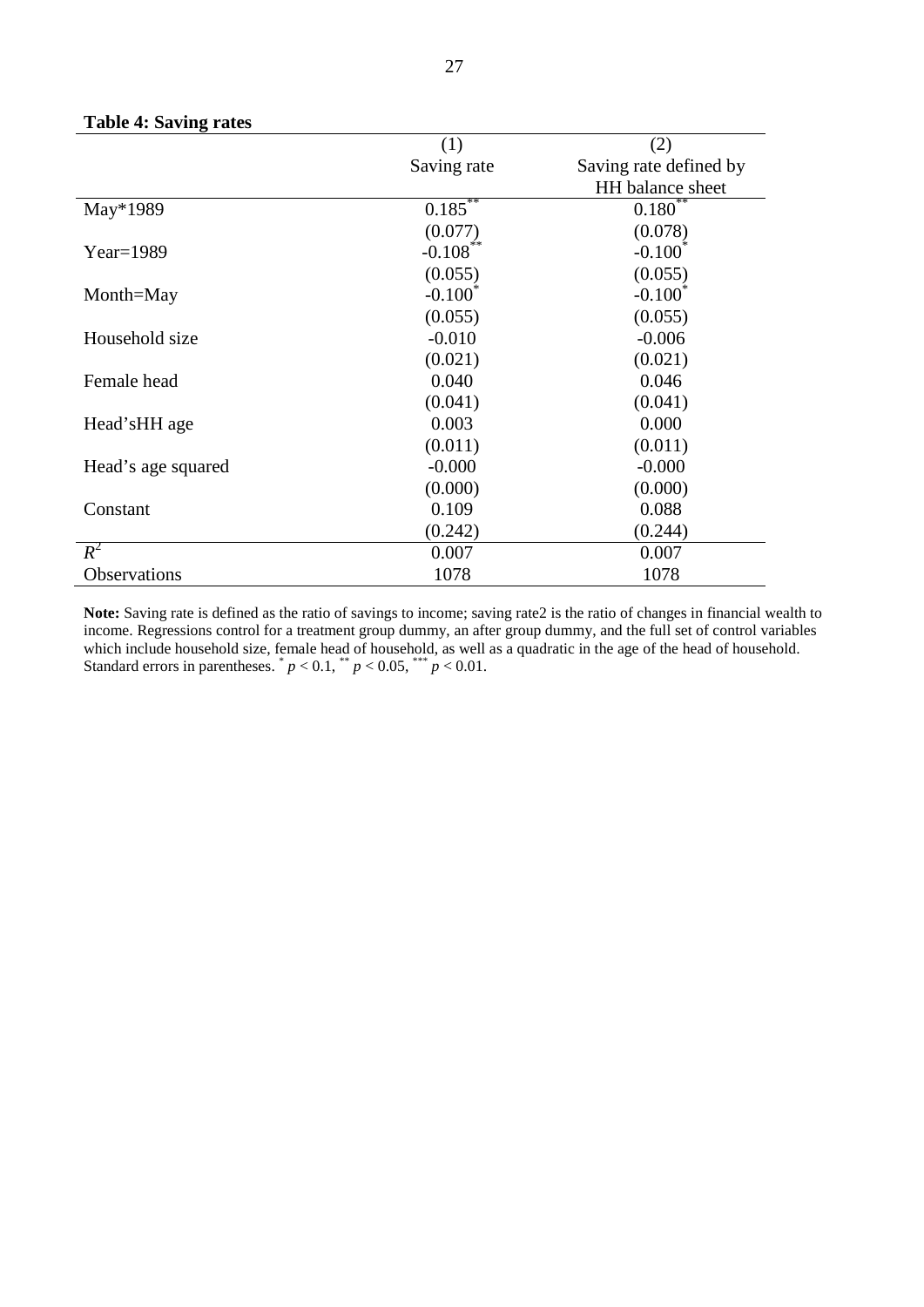#### **Table 5: Heterogeneity by household characteristics**

| o<br>Treatment effect (May×1989)        | $Log non-$<br>durable<br>consumption | Purchase<br>major<br>durable<br>$(>25\%$ HH<br>income) | Log total<br>income | Saving rate |
|-----------------------------------------|--------------------------------------|--------------------------------------------------------|---------------------|-------------|
| By age of the head of household:        |                                      |                                                        |                     |             |
| Head of household aged over 45          | 0.012                                | $-0.113***$                                            | $-0.020$            | $0.239***$  |
|                                         | (0.069)                              | (0.039)                                                | (0.068)             | (0.089)     |
| Head of household aged 45 or below      | 0.011                                | $-0.014$                                               | 0.055               | 0.133       |
|                                         | (0.061)                              | (0.039)                                                | (0.059)             | (0.125)     |
| By occupation of the head of household: |                                      |                                                        |                     |             |
| Head of household white-collar worker   | 0.017                                | $-0.089**$                                             | 0.007               | $0.298***$  |
|                                         | (0.067)                              | (0.040)                                                | (0.057)             | (0.124)     |
| Head of household blue-collar worker    | 0.009                                | $-0.041$                                               | 0.028               | 0.081       |
|                                         | (0.064)                              | (0.038)                                                | (0.067)             | (0.096)     |
| By pre-treatment wealth:                |                                      |                                                        |                     |             |
| High wealth (median or above)           | 0.037                                | $-0.064$ <sup>*</sup>                                  | 0.049               | $0.251***$  |
|                                         | (0.062)                              | (0.036)                                                | (0.060)             | (0.093)     |
| Low wealth (below median)               | 0.001                                | $-0.048$                                               | $-0.033$            | 0.051       |
|                                         | (0.072)                              | (0.041)                                                | (0.064)             | (0.118)     |

**Note:** White-collar occupations include all professionals and technicians, senior and junior government officials, corporate managers and office clerks. Blue-collar refers to all remaining occupations. Regressions control for a treatment group dummy, an after-group dummy, and the full set of control variables, which include household size, female head of household, and a quadratic in the age of the head of household. Standard errors in parentheses.  $p <$ 0.1, \*\*  $p < 0.05$ , \*\*\*  $p < 0.01$ .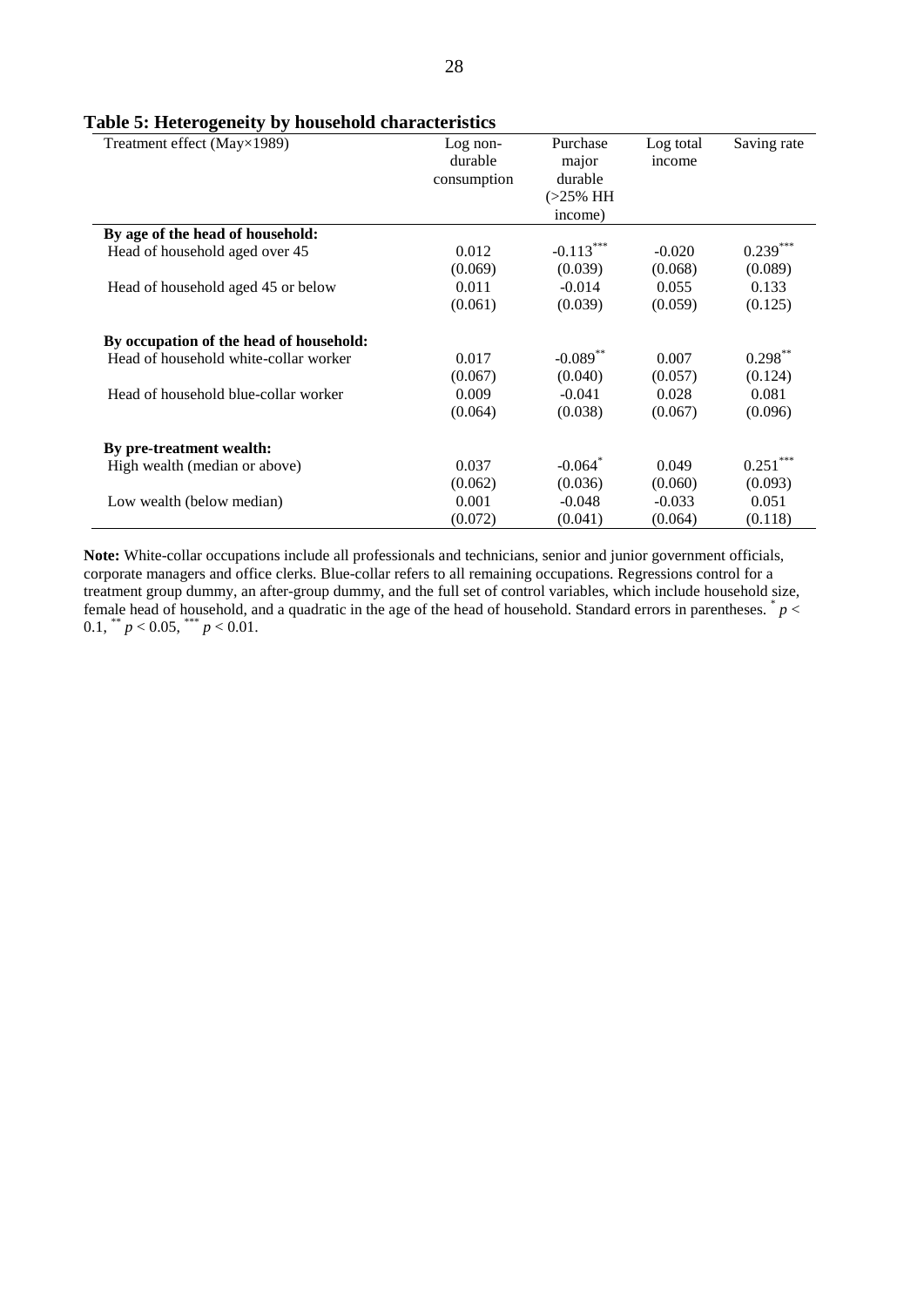|                           |             | Table v. Effects of uncertainty shock over third |              |             |           |             |
|---------------------------|-------------|--------------------------------------------------|--------------|-------------|-----------|-------------|
|                           | (1)         | (2)                                              | (3)          | (4)         | (5)       | (6)         |
|                           | Consump-    | Non-durable                                      | Semi-        | Purchase    | Monthly   | Saving rate |
|                           | tive        | consump-                                         | durable      | major       | HH income |             |
|                           | expenditure | tion                                             | consump-     | durable     |           |             |
|                           |             |                                                  | tion         | $(>25\%$ HH |           |             |
|                           |             |                                                  |              | income)     |           |             |
| June vs Apr 1989          |             |                                                  |              |             |           |             |
| treatment                 | $-17.763$   | $-8.214$                                         | $-7.689$     | $-0.037$    | 1.902     | 0.087       |
|                           | (21.159)    | (10.675)                                         | (5.009)      | (0.028)     | (13.110)  | (0.072)     |
| July vs Apr 1989          |             |                                                  |              |             |           |             |
| treatment                 | $-27.406$   | $-8.168$                                         | $-14.454***$ | $-0.033$    | 1.344     | $0.128***$  |
|                           | (20.561)    | (10.762)                                         | (4.392)      | (0.028)     | (13.994)  | (0.064)     |
| <b>August vs Apr 1989</b> |             |                                                  |              |             |           |             |
| treatment                 | $-35.994$   | $-6.106$                                         | $-12.011$    | $-0.011$    | $-7.242$  | 0.109       |
|                           | (22.704)    | (12.688)                                         | (4.051)      | (0.027)     | (13.264)  | (0.069)     |

#### **Table 6: Effects of uncertainty shock over time**

Note: Regressions control for a treatment group dummy, an after-group dummy, and the full set of control variables, which include household size, female head of household, and a quadratic in the age of the head of household. Standard errors in parentheses. \* *p* < 0.1, \*\* *p* < 0.05, \*\*\* *p* < 0.01.